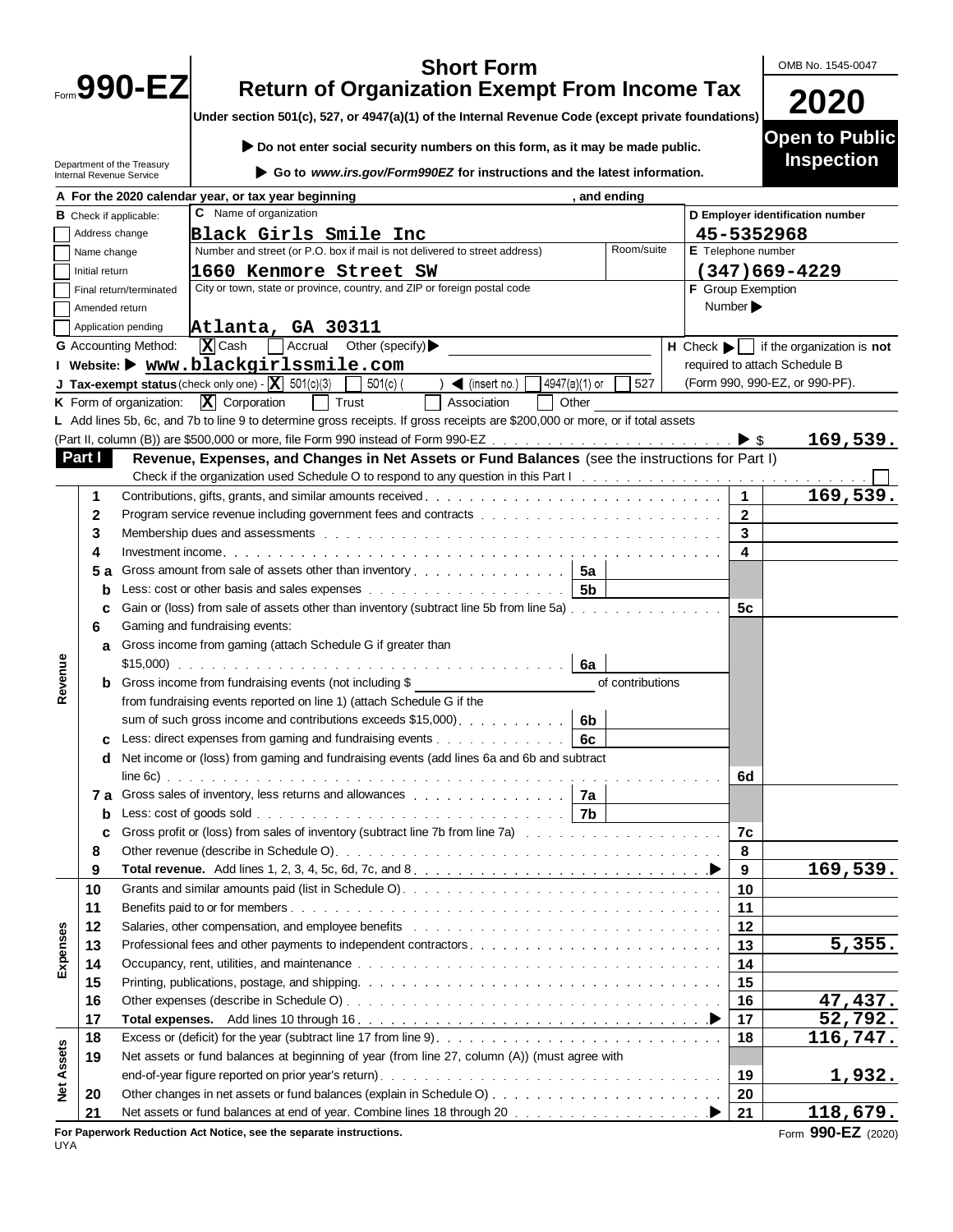| Form 990-EZ (2020) Black Girls Smile Inc                                                                                                       |                                       |                                                                                                                                                                                                                                |                                                   |          | 45-5352968 Page 2                                          |
|------------------------------------------------------------------------------------------------------------------------------------------------|---------------------------------------|--------------------------------------------------------------------------------------------------------------------------------------------------------------------------------------------------------------------------------|---------------------------------------------------|----------|------------------------------------------------------------|
| <b>Balance Sheets (see the instructions for Part II)</b><br>Part II                                                                            |                                       |                                                                                                                                                                                                                                |                                                   |          |                                                            |
| Check if the organization used Schedule O to respond to any question in this Part II measure the content of the                                |                                       |                                                                                                                                                                                                                                |                                                   |          |                                                            |
|                                                                                                                                                |                                       |                                                                                                                                                                                                                                | (A) Beginning of year                             |          | (B) End of year                                            |
| 22                                                                                                                                             |                                       |                                                                                                                                                                                                                                | $1,932.$ 22                                       |          | 119,206.                                                   |
| 23                                                                                                                                             |                                       |                                                                                                                                                                                                                                | 0.23                                              |          | $\mathbf 0$ .                                              |
| 24                                                                                                                                             |                                       |                                                                                                                                                                                                                                |                                                   | 0.24     | 0.                                                         |
| 25                                                                                                                                             |                                       |                                                                                                                                                                                                                                | $1,932.$ 25                                       |          | 119,206.                                                   |
| 26                                                                                                                                             |                                       |                                                                                                                                                                                                                                | 0.26                                              |          | 0.                                                         |
| 27<br>Net assets or fund balances (line 27 of column (B) must agree with line 21)                                                              |                                       |                                                                                                                                                                                                                                | 1,932,27                                          |          | 119,206.                                                   |
| Part III<br>Statement of Program Service Accomplishments (see the instructions for Part III)                                                   |                                       |                                                                                                                                                                                                                                |                                                   |          |                                                            |
| Check if the organization used Schedule O to respond to any question in this Part III.                                                         |                                       |                                                                                                                                                                                                                                |                                                   |          | <b>Expenses</b>                                            |
| What is the organization's primary exempt purpose? Provide mental health education programming to AA women                                     |                                       |                                                                                                                                                                                                                                |                                                   |          | Required for section                                       |
| Describe the organization's program service accomplishments for each of its three largest program services,                                    |                                       |                                                                                                                                                                                                                                |                                                   |          | $501(c)(3)$ and $501(c)(4)$<br>organizations; optional for |
| as measured by expenses. In a clear and concise manner, describe the services provided, the number of                                          |                                       |                                                                                                                                                                                                                                |                                                   | others.) |                                                            |
| persons benefited, and other relevant information for each program title.                                                                      |                                       |                                                                                                                                                                                                                                |                                                   |          |                                                            |
|                                                                                                                                                |                                       |                                                                                                                                                                                                                                |                                                   |          |                                                            |
| Charlyne McFarland Therapy Scholarship Program: Program piloted<br>28                                                                          |                                       |                                                                                                                                                                                                                                |                                                   |          |                                                            |
| starting in September 2020 to provide financial assistance to low-                                                                             |                                       |                                                                                                                                                                                                                                |                                                   |          |                                                            |
| income black women and girls to work with culturally component and                                                                             |                                       |                                                                                                                                                                                                                                |                                                   |          |                                                            |
| (Grants \$                                                                                                                                     |                                       | ) If this amount includes foreign grants, check here                                                                                                                                                                           |                                                   | 28a      | 3,600.                                                     |
| SHE's Mentally Prepared Program: Offered virtually on demand and live<br>29                                                                    |                                       |                                                                                                                                                                                                                                |                                                   |          |                                                            |
| to 257 high and middle school black girls. Participants report                                                                                 |                                       |                                                                                                                                                                                                                                |                                                   |          |                                                            |
| increased menatal health literacy including understanding basis mental                                                                         |                                       |                                                                                                                                                                                                                                |                                                   |          |                                                            |
| (Grants \$                                                                                                                                     |                                       | ) If this amount includes foreign grants, check here                                                                                                                                                                           | . ÞI                                              | 29a      | 31,500.                                                    |
| Intersectionality Workshops: Offered live virtually to approximately<br>30 -                                                                   |                                       |                                                                                                                                                                                                                                |                                                   |          |                                                            |
| 1,456 black women and girls ranging in age from 11-35 focusing on                                                                              |                                       |                                                                                                                                                                                                                                |                                                   |          |                                                            |
| important topics that impact black women and girls mental health.                                                                              |                                       |                                                                                                                                                                                                                                | 90%                                               |          |                                                            |
| (Grants \$                                                                                                                                     |                                       | ) If this amount includes foreign grants, check here rest and contact and the set of the set of the set of the set of the set of the set of the set of the set of the set of the set of the set of the set of the set of the s | . $\blacktriangleright$                           | 30a      | 5,000.                                                     |
| 31 Other program services (describe in Schedule O)                                                                                             |                                       |                                                                                                                                                                                                                                |                                                   |          |                                                            |
| (Grants \$                                                                                                                                     |                                       |                                                                                                                                                                                                                                |                                                   | 31a      |                                                            |
|                                                                                                                                                |                                       |                                                                                                                                                                                                                                |                                                   | 32       | 40,100.                                                    |
| Part IV<br>List of Officers, Directors, Trustees, and Key Employees (list each one even if not compensated - see the instructions for Part IV) |                                       |                                                                                                                                                                                                                                |                                                   |          |                                                            |
| Check if the organization used Schedule O to respond to any question in this Part IV. Almand Almand Almand Alm                                 |                                       |                                                                                                                                                                                                                                |                                                   |          |                                                            |
|                                                                                                                                                |                                       | (c) Reportable                                                                                                                                                                                                                 | (d) Health benefits.                              |          |                                                            |
|                                                                                                                                                | (b) Average                           | compensation                                                                                                                                                                                                                   | contributions to employee (e) Estimated amount of |          |                                                            |
| (a) Name and title                                                                                                                             | hours per week<br>devoted to position | (Forms W-2/1099-MISC)                                                                                                                                                                                                          | benefit plans, and                                |          | other compensation                                         |
|                                                                                                                                                |                                       | (if not paid, enter -0-)                                                                                                                                                                                                       | deferred compensation                             |          |                                                            |
| Janelle Christian                                                                                                                              |                                       |                                                                                                                                                                                                                                |                                                   |          |                                                            |
| Board Member                                                                                                                                   | 02.00                                 |                                                                                                                                                                                                                                |                                                   |          |                                                            |
| Jewell Gooding                                                                                                                                 |                                       |                                                                                                                                                                                                                                |                                                   |          |                                                            |
| Vice President                                                                                                                                 | 02.00                                 |                                                                                                                                                                                                                                |                                                   |          |                                                            |
| Nicole Dement                                                                                                                                  |                                       |                                                                                                                                                                                                                                |                                                   |          |                                                            |
| Treasurer                                                                                                                                      | 02.00                                 |                                                                                                                                                                                                                                |                                                   |          |                                                            |
| Quranna Khan                                                                                                                                   |                                       |                                                                                                                                                                                                                                |                                                   |          |                                                            |
| Board Member                                                                                                                                   | 02.00                                 |                                                                                                                                                                                                                                |                                                   |          |                                                            |
| Jasmin Fort                                                                                                                                    |                                       |                                                                                                                                                                                                                                |                                                   |          |                                                            |
| President                                                                                                                                      | 02.00                                 |                                                                                                                                                                                                                                |                                                   |          |                                                            |
| Jasmine Wade                                                                                                                                   |                                       |                                                                                                                                                                                                                                |                                                   |          |                                                            |
| Secretary                                                                                                                                      | 02.00                                 |                                                                                                                                                                                                                                |                                                   |          |                                                            |
|                                                                                                                                                |                                       |                                                                                                                                                                                                                                |                                                   |          |                                                            |
| Dr. Ayanna Abrams                                                                                                                              |                                       |                                                                                                                                                                                                                                |                                                   |          |                                                            |
| Board Member                                                                                                                                   | 02.00                                 |                                                                                                                                                                                                                                |                                                   |          |                                                            |
|                                                                                                                                                |                                       |                                                                                                                                                                                                                                |                                                   |          |                                                            |
|                                                                                                                                                |                                       |                                                                                                                                                                                                                                |                                                   |          |                                                            |
|                                                                                                                                                |                                       |                                                                                                                                                                                                                                |                                                   |          |                                                            |
|                                                                                                                                                |                                       |                                                                                                                                                                                                                                |                                                   |          |                                                            |
|                                                                                                                                                |                                       |                                                                                                                                                                                                                                |                                                   |          |                                                            |
|                                                                                                                                                |                                       |                                                                                                                                                                                                                                |                                                   |          |                                                            |
|                                                                                                                                                |                                       |                                                                                                                                                                                                                                |                                                   |          |                                                            |
|                                                                                                                                                |                                       |                                                                                                                                                                                                                                |                                                   |          |                                                            |
|                                                                                                                                                |                                       |                                                                                                                                                                                                                                |                                                   |          |                                                            |
|                                                                                                                                                |                                       |                                                                                                                                                                                                                                |                                                   |          |                                                            |
|                                                                                                                                                |                                       |                                                                                                                                                                                                                                |                                                   |          |                                                            |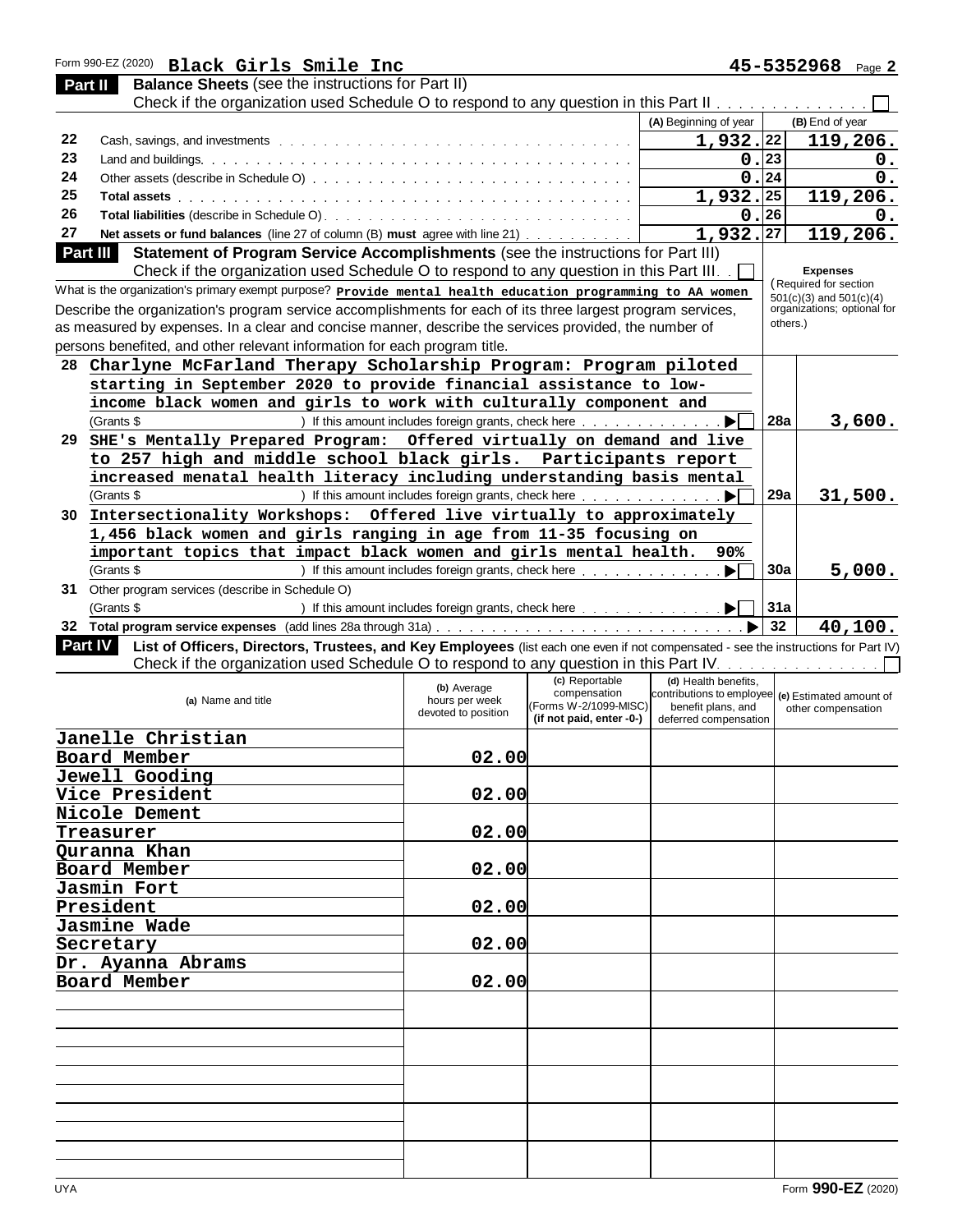|            | Form 990-EZ (2020) Black Girls Smile Inc<br>45-5352968 Page 3                                                                                                                                                                 |                 |     |                         |
|------------|-------------------------------------------------------------------------------------------------------------------------------------------------------------------------------------------------------------------------------|-----------------|-----|-------------------------|
|            | Other Information (Note the Schedule A and personal benefit contract statement requirements in the<br>Part V                                                                                                                  |                 |     |                         |
|            | instructions for Part V.) Check if the organization used Schedule O to respond to any question in this Part V                                                                                                                 |                 |     |                         |
|            |                                                                                                                                                                                                                               |                 | Yes | <b>No</b>               |
| 33         | Did the organization engage in any significant activity not previously reported to the IRS? If "Yes," provide a                                                                                                               |                 |     |                         |
|            |                                                                                                                                                                                                                               | 33              |     | X                       |
| 34         | Were any significant changes made to the organizing or governing documents? If "Yes," attach a conformed                                                                                                                      |                 |     |                         |
|            | copy of the amended documents if they reflect a change to the organization's name. Otherwise, explain the                                                                                                                     |                 |     |                         |
|            | change on Schedule O. See instructions enterprise and and an article of the control of the control of the control of the control of the control of the control of the control of the control of the control of the control of | 34              |     | X                       |
| 35a        | Did the organization have unrelated business gross income of \$1,000 or more during the year from business                                                                                                                    |                 |     |                         |
|            |                                                                                                                                                                                                                               | 35a             |     | X                       |
|            |                                                                                                                                                                                                                               | 35 <sub>b</sub> |     |                         |
| b          | If "Yes" to line 35a, has the organization filed a Form 990-T for the year? If "No," provide an explanation in Schedule O                                                                                                     |                 |     |                         |
| c          | Was the organization a section $501(c)(4)$ , $501(c)(5)$ , or $501(c)(6)$ organization subject to section $6033(e)$ notice,                                                                                                   |                 |     |                         |
|            |                                                                                                                                                                                                                               | 35 <sub>c</sub> |     | X                       |
| 36         | Did the organization undergo a liquidation, dissolution, termination, or significant disposition of net assets                                                                                                                |                 |     |                         |
|            |                                                                                                                                                                                                                               | 36              |     | x                       |
| 37a        |                                                                                                                                                                                                                               |                 |     |                         |
| b          |                                                                                                                                                                                                                               | 37b             |     | X                       |
| <b>38a</b> | Did the organization borrow from, or make any loans to, any officer, director, trustee, or key employee; or were                                                                                                              |                 |     |                         |
|            | any such loans made in a prior year and still outstanding at the end of the tax year covered by this return?                                                                                                                  | 38a             |     | X                       |
| b          | 38 <sub>b</sub><br>If "Yes," complete Schedule L, Part II, and enter the total amount involved                                                                                                                                |                 |     |                         |
| 39         | Section 501(c)(7) organizations. Enter:                                                                                                                                                                                       |                 |     |                         |
| а          | 39a                                                                                                                                                                                                                           |                 |     |                         |
| b          | 39b                                                                                                                                                                                                                           |                 |     |                         |
| 40a        | Section 501(c)(3) organizations. Enter amount of tax imposed on the organization during the year under:                                                                                                                       |                 |     |                         |
|            | section 4911                                                                                                                                                                                                                  |                 |     |                         |
|            | $\Rightarrow$ section 4955<br>; section 4912 $\blacktriangleright$                                                                                                                                                            |                 |     |                         |
| b          | Section 501(c)(3), 501(c)(4), and 501(c)(29) organizations. Did the organization engage in any section 4958                                                                                                                   |                 |     |                         |
|            | excess benefit transaction during the year, or did it engage in an excess benefit transaction in a prior year                                                                                                                 |                 |     |                         |
|            | that has not been reported on any of its prior Forms 990 or 990-EZ? If "Yes," complete Schedule L, Part I.                                                                                                                    | 40b             |     | x                       |
| c          | Section $501(c)(3)$ , $501(c)(4)$ , and $501(c)(29)$ organizations. Enter amount of tax imposed                                                                                                                               |                 |     |                         |
|            | on organization managers or disqualified persons during the year under sections 4912,                                                                                                                                         |                 |     |                         |
|            |                                                                                                                                                                                                                               |                 |     |                         |
| d          | Section 501(c)(3), 501(c)(4), and 501(c)(29) organizations. Enter amount of tax on line                                                                                                                                       |                 |     |                         |
|            |                                                                                                                                                                                                                               |                 |     |                         |
| е          | All organizations. At any time during the tax year, was the organization a party to a prohibited tax shelter                                                                                                                  |                 |     |                         |
|            | transaction? If "Yes," complete Form 8886-T.                                                                                                                                                                                  | 40e             |     | x                       |
| 41         | List the states with which a copy of this return is filed $\triangleright$ GA, NY                                                                                                                                             |                 |     |                         |
|            | Telephone no. • (347)669-4229<br>The organization's books are in care of <b>DLauren Carson</b>                                                                                                                                |                 |     |                         |
|            | $ZIP + 4$<br>Located at > 1660 Kenmore St SW Atlanta, GA<br>30311                                                                                                                                                             |                 |     |                         |
| b          | At any time during the calendar year, did the organization have an interest in or a signature or other authority over                                                                                                         |                 | Yes | No                      |
|            | a financial account in a foreign country (such as a bank account, securities account, or other financial account)?                                                                                                            | 42b             |     |                         |
|            |                                                                                                                                                                                                                               |                 |     | X                       |
|            | If "Yes," enter the name of the foreign country $\blacktriangleright$                                                                                                                                                         |                 |     |                         |
|            | See the instructions for exceptions and filing requirements for FinCEN Form 114, Report of Foreign Bank and                                                                                                                   |                 |     |                         |
|            | Financial Accounts (FBAR).                                                                                                                                                                                                    |                 |     |                         |
| c          | At any time during the calendar year, did the organization maintain an office outside the United States?                                                                                                                      | 42c             |     | $\mathbf x$             |
|            | If "Yes," enter the name of the foreign country                                                                                                                                                                               |                 |     |                         |
| 43         | Section 4947(a)(1) nonexempt charitable trusts filing Form 990-EZ in lieu of Form 1041 - Check here.                                                                                                                          |                 |     |                         |
|            |                                                                                                                                                                                                                               |                 |     |                         |
|            |                                                                                                                                                                                                                               |                 | Yes | <b>No</b>               |
| 44a        | Did the organization maintain any donor advised funds during the year? If "Yes," Form 990 must be                                                                                                                             |                 |     |                         |
|            |                                                                                                                                                                                                                               | 44a             |     | X                       |
| b          | Did the organization operate one or more hospital facilities during the year? If "Yes," Form 990 must be                                                                                                                      |                 |     |                         |
|            |                                                                                                                                                                                                                               | 44b             |     |                         |
|            |                                                                                                                                                                                                                               |                 |     | X                       |
| c          |                                                                                                                                                                                                                               | 44c             |     | $\overline{\mathbf{x}}$ |
| d          | If "Yes" to line 44c, has the organization filed a Form 720 to report these payments? If "No," provide an                                                                                                                     |                 |     |                         |
|            |                                                                                                                                                                                                                               | 44d             |     |                         |
| 45a        | Did the organization have a controlled entity within the meaning of section $512(b)(13)? \ldots \ldots \ldots \ldots \ldots \ldots \ldots \ldots$                                                                             | 45a             |     | $\mathbf x$             |
| b          | Did the organization receive any payment from or engage in any transaction with a controlled entity within the                                                                                                                |                 |     |                         |
|            | meaning of section 512(b)(13)? If "Yes," Form 990 and Schedule R may need to be completed instead of                                                                                                                          |                 |     |                         |
|            |                                                                                                                                                                                                                               |                 |     |                         |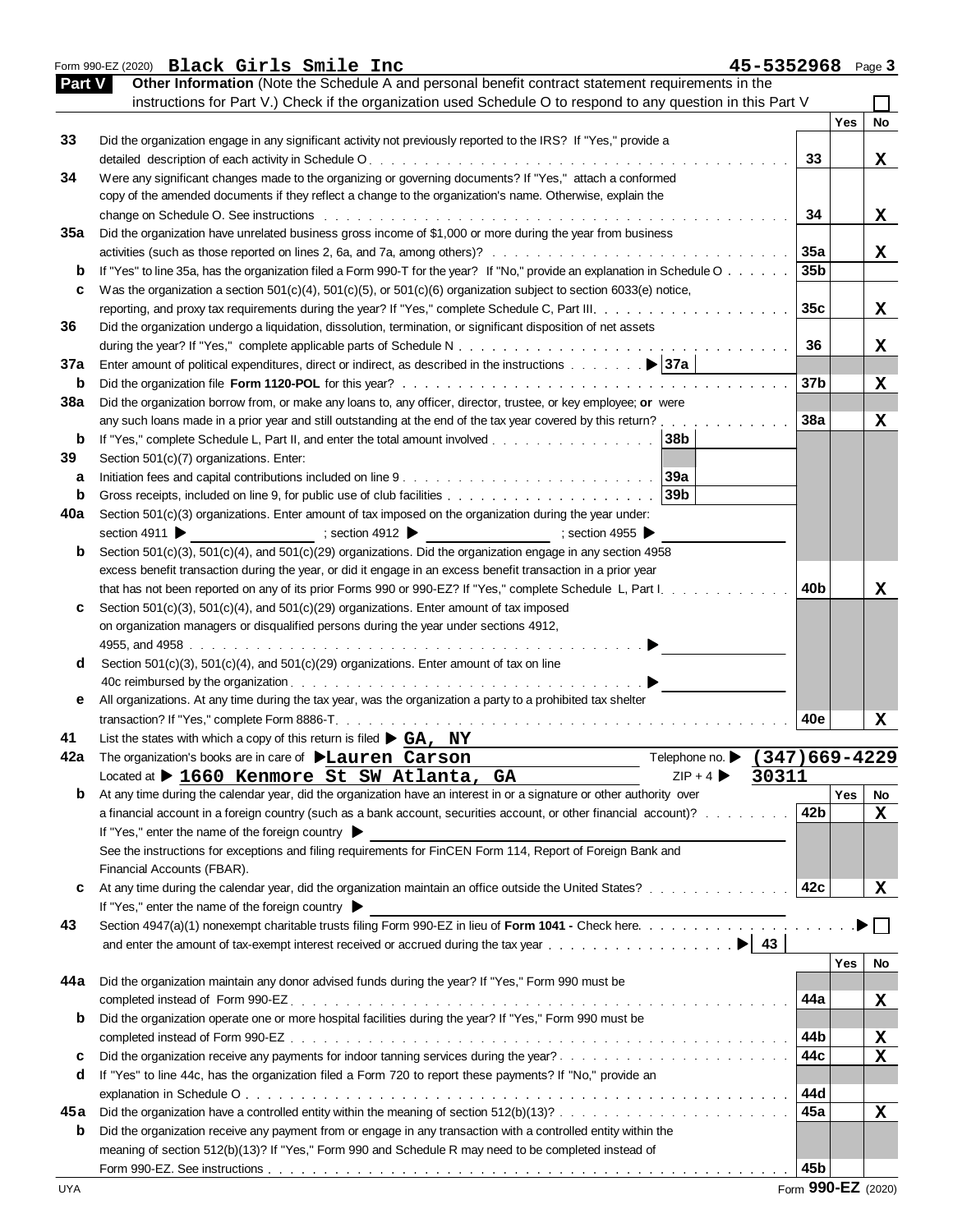|                                  |                                                                                                                                                                            |                                       |                                       |                                                   |                            |                             | Yes                | <b>No</b> |
|----------------------------------|----------------------------------------------------------------------------------------------------------------------------------------------------------------------------|---------------------------------------|---------------------------------------|---------------------------------------------------|----------------------------|-----------------------------|--------------------|-----------|
| 46                               | Did the organization engage, directly or indirectly, in political campaign activities on behalf of or in opposition                                                        |                                       |                                       |                                                   |                            |                             |                    |           |
|                                  |                                                                                                                                                                            |                                       |                                       |                                                   |                            | 46                          |                    | x         |
| Part VI                          | Section 501(c)(3) Organizations Only                                                                                                                                       |                                       |                                       |                                                   |                            |                             |                    |           |
|                                  | All section 501(c)(3) organizations must answer questions 47-49b and 52, and complete the tables for lines                                                                 |                                       |                                       |                                                   |                            |                             |                    |           |
|                                  | 50 and 51.                                                                                                                                                                 |                                       |                                       |                                                   |                            |                             |                    |           |
|                                  |                                                                                                                                                                            |                                       |                                       |                                                   |                            |                             |                    |           |
|                                  |                                                                                                                                                                            |                                       |                                       |                                                   |                            |                             | Yes                | <b>No</b> |
| 47                               | Did the organization engage in lobbying activities or have a section 501(h) election in effect during the tax                                                              |                                       |                                       |                                                   |                            |                             |                    |           |
|                                  |                                                                                                                                                                            |                                       |                                       |                                                   |                            | 47                          |                    | x         |
| 48                               | Is the organization a school as described in section 170(b)(1)(A)(ii)? If "Yes," complete Schedule E                                                                       |                                       |                                       |                                                   |                            | 48                          |                    | Χ         |
| 49a                              |                                                                                                                                                                            |                                       |                                       |                                                   |                            | 49a                         |                    | X         |
| b                                |                                                                                                                                                                            |                                       |                                       |                                                   |                            | 49 <sub>b</sub>             |                    |           |
| 50                               | Complete this table for the organization's five highest compensated employees (other than officers, directors, trustees, and key                                           |                                       |                                       |                                                   |                            |                             |                    |           |
|                                  | employees) who each received more than \$100,000 of compensation from the organization. If there is none, enter "None."                                                    |                                       |                                       |                                                   |                            |                             |                    |           |
|                                  |                                                                                                                                                                            | (b) Average                           | (c) Reportable                        | (d) Health benefits,<br>contributions to employee |                            | (e) Estimated amount of     |                    |           |
|                                  | (a) Name and title of each employee                                                                                                                                        | hours per week<br>devoted to position | compensation<br>(Forms W-2/1099-MISC) | benefit plans, and deferred                       |                            |                             | other compensation |           |
|                                  |                                                                                                                                                                            |                                       |                                       | compensation                                      |                            |                             |                    |           |
|                                  |                                                                                                                                                                            |                                       |                                       |                                                   |                            |                             |                    |           |
|                                  |                                                                                                                                                                            |                                       |                                       |                                                   |                            |                             |                    |           |
|                                  |                                                                                                                                                                            |                                       |                                       |                                                   |                            |                             |                    |           |
|                                  |                                                                                                                                                                            |                                       |                                       |                                                   |                            |                             |                    |           |
|                                  |                                                                                                                                                                            |                                       |                                       |                                                   |                            |                             |                    |           |
|                                  |                                                                                                                                                                            |                                       |                                       |                                                   |                            |                             |                    |           |
|                                  |                                                                                                                                                                            |                                       |                                       |                                                   |                            |                             |                    |           |
|                                  |                                                                                                                                                                            |                                       |                                       |                                                   |                            |                             |                    |           |
|                                  |                                                                                                                                                                            |                                       |                                       |                                                   |                            |                             |                    |           |
|                                  | Complete this table for the organization's five highest compensated independent contractors who each received more than                                                    |                                       |                                       |                                                   |                            |                             |                    |           |
|                                  | \$100,000 of compensation from the organization. If there is none, enter "None."<br>(a) Name and business address of each independent contractor                           |                                       | (b) Type of service                   |                                                   |                            | (c) Compensation            |                    |           |
|                                  |                                                                                                                                                                            |                                       |                                       |                                                   |                            |                             |                    |           |
|                                  |                                                                                                                                                                            |                                       |                                       |                                                   |                            |                             |                    |           |
|                                  |                                                                                                                                                                            |                                       |                                       |                                                   |                            |                             |                    |           |
|                                  |                                                                                                                                                                            |                                       |                                       |                                                   |                            |                             |                    |           |
|                                  |                                                                                                                                                                            |                                       |                                       |                                                   |                            |                             |                    |           |
|                                  |                                                                                                                                                                            |                                       |                                       |                                                   |                            |                             |                    |           |
|                                  | Did the organization complete Schedule A? Note: All section 501(c)(3) organizations must attach a                                                                          |                                       |                                       |                                                   |                            |                             |                    |           |
|                                  |                                                                                                                                                                            |                                       |                                       |                                                   |                            | $\blacktriangleright$ X Yes |                    | No        |
|                                  | Under penalties of perjury, I declare that I have examined this return, including accompanying schedules and statements, and to the best of my knowledge and belief, it is |                                       |                                       |                                                   |                            |                             |                    |           |
|                                  | true, correct, and complete. Declaration of preparer (other than officer) is based on all information of which preparer has any knowledge.                                 |                                       |                                       |                                                   |                            |                             |                    |           |
|                                  |                                                                                                                                                                            |                                       |                                       |                                                   |                            |                             |                    |           |
|                                  | Signature of officer                                                                                                                                                       |                                       |                                       | Date                                              |                            |                             |                    |           |
|                                  | Lauren Carson, CEO<br>Type or print name and title                                                                                                                         |                                       |                                       |                                                   |                            |                             |                    |           |
|                                  |                                                                                                                                                                            | Preparer's signature                  | Date                                  |                                                   |                            | <b>PTIN</b>                 |                    |           |
| 51<br>52<br>Sign<br>Here<br>Paid | Print/Type preparer's name                                                                                                                                                 |                                       |                                       |                                                   | Check                      | if                          |                    |           |
| Preparer                         | Jerald Knox                                                                                                                                                                | Jerald Knox                           |                                       |                                                   | self-employed P00127684    |                             |                    |           |
|                                  | Firm's name > JERALD KNOX AND COMPANY                                                                                                                                      |                                       |                                       |                                                   | Firm's EIN $$36 - 4429055$ |                             |                    |           |
|                                  | Firm's address P P.O. BOX 87436                                                                                                                                            |                                       |                                       | Phone no.                                         |                            |                             |                    |           |
| <b>Use Only</b>                  | Chicago, IL 60680                                                                                                                                                          |                                       |                                       |                                                   | $(708)$ 210-9124           | Yes                         | X No               |           |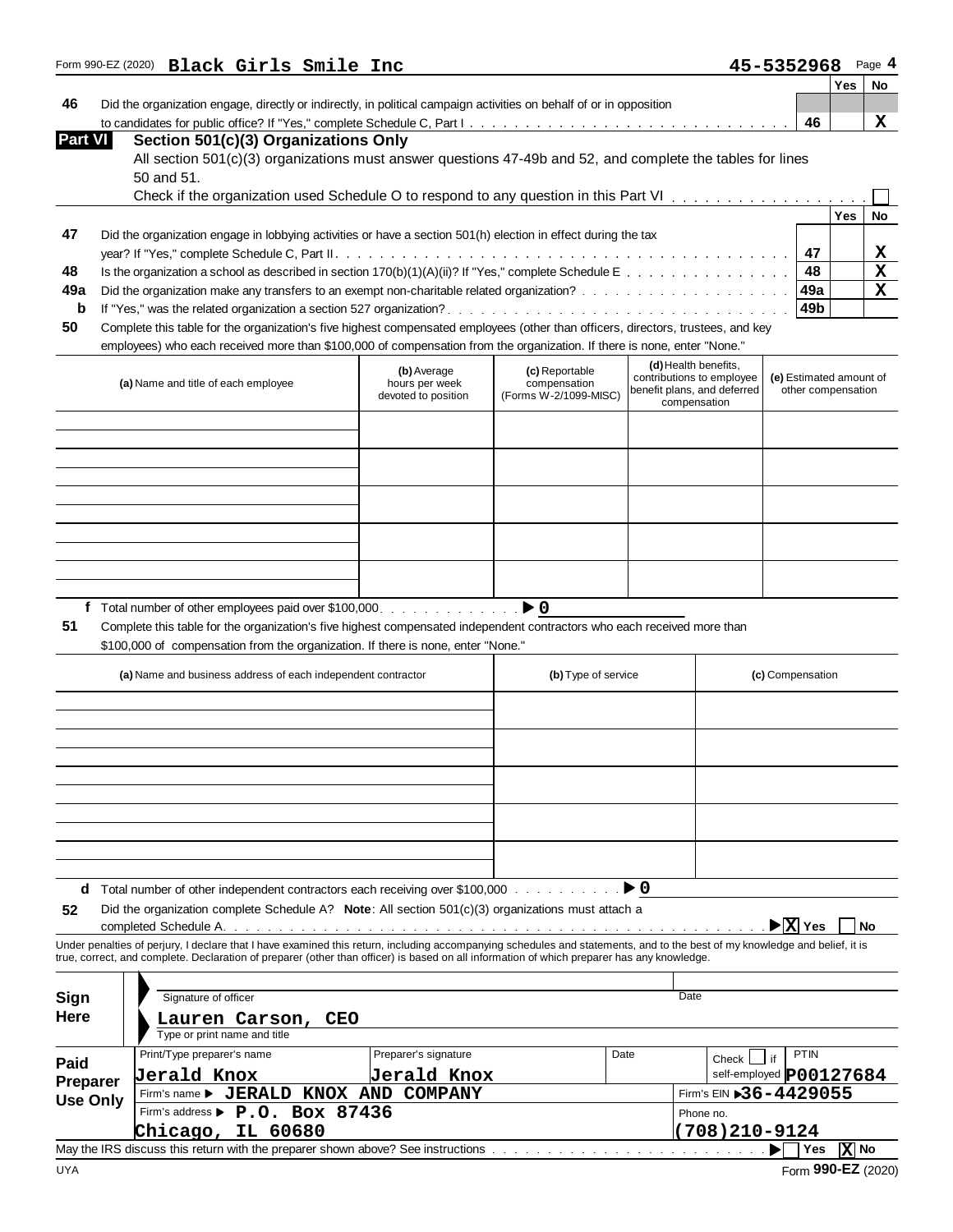**SCHEDULE A (Form 990 or 990-EZ)**

# **Public Charity Status and Public Support**

**Complete if the organization is a section 501(c)(3) organization or a section 4947(a)(1) nonexempt charitable trust.**

 **Attach to Form 990 or Form 990-EZ.** 

**Open to Public 2020**

OMB No. 1545-0047

|                 | Department of the Treasury                                                                                                                                                                      |                                               |          | ALLOCITIO LOLIII AAN OL LOLIII AAN-ET                                                                                                                                                                                                                                                                                                                                                                                                                |     |                                       |                                                 | <b>Open to Public</b>               |
|-----------------|-------------------------------------------------------------------------------------------------------------------------------------------------------------------------------------------------|-----------------------------------------------|----------|------------------------------------------------------------------------------------------------------------------------------------------------------------------------------------------------------------------------------------------------------------------------------------------------------------------------------------------------------------------------------------------------------------------------------------------------------|-----|---------------------------------------|-------------------------------------------------|-------------------------------------|
|                 | Internal Revenue Service                                                                                                                                                                        |                                               |          | Go to www.irs.gov/Form990 for instructions and the latest information.                                                                                                                                                                                                                                                                                                                                                                               |     |                                       |                                                 | <b>Inspection</b>                   |
|                 | Name of the organization                                                                                                                                                                        |                                               |          |                                                                                                                                                                                                                                                                                                                                                                                                                                                      |     |                                       | <b>Employer identification number</b>           |                                     |
|                 |                                                                                                                                                                                                 | Black Girls Smile Inc                         |          |                                                                                                                                                                                                                                                                                                                                                                                                                                                      |     |                                       | 45-5352968                                      |                                     |
| Part I          |                                                                                                                                                                                                 |                                               |          | Reason for Public Charity Status. (All organizations must complete this part.) See instructions.                                                                                                                                                                                                                                                                                                                                                     |     |                                       |                                                 |                                     |
|                 |                                                                                                                                                                                                 |                                               |          | The organization is not a private foundation because it is: (For lines 1 through 12, check only one box.)                                                                                                                                                                                                                                                                                                                                            |     |                                       |                                                 |                                     |
| 1               | A church, convention of churches, or association of churches described in section 170(b)(1)(A)(i).<br>A school described in section 170(b)(1)(A)(ii). (Attach Schedule E (Form 990 or 990-EZ).) |                                               |          |                                                                                                                                                                                                                                                                                                                                                                                                                                                      |     |                                       |                                                 |                                     |
| $\mathbf{2}$    |                                                                                                                                                                                                 |                                               |          |                                                                                                                                                                                                                                                                                                                                                                                                                                                      |     |                                       |                                                 |                                     |
| 3               |                                                                                                                                                                                                 |                                               |          | A hospital or a cooperative hospital service organization described in section 170(b)(1)(A)(iii).                                                                                                                                                                                                                                                                                                                                                    |     |                                       |                                                 |                                     |
| 4               |                                                                                                                                                                                                 |                                               |          | A medical research organization operated in conjunction with a hospital described in section 170(b)(1)(A)(iii). Enter the                                                                                                                                                                                                                                                                                                                            |     |                                       |                                                 |                                     |
|                 |                                                                                                                                                                                                 | hospital's name, city, and state:             |          |                                                                                                                                                                                                                                                                                                                                                                                                                                                      |     |                                       |                                                 |                                     |
| 5               |                                                                                                                                                                                                 | section 170(b)(1)(A)(iv). (Complete Part II.) |          | An organization operated for the benefit of a college or university owned or operated by a governmental unit described in                                                                                                                                                                                                                                                                                                                            |     |                                       |                                                 |                                     |
| 6               |                                                                                                                                                                                                 |                                               |          | A federal, state, or local government or governmental unit described in section 170(b)(1)(A)(v).                                                                                                                                                                                                                                                                                                                                                     |     |                                       |                                                 |                                     |
|                 | 7 $\bar{X}$ An organization that normally receives a substantial part of its support from a governmental unit or from the general public                                                        |                                               |          |                                                                                                                                                                                                                                                                                                                                                                                                                                                      |     |                                       |                                                 |                                     |
|                 | described in section 170(b)(1)(A)(vi). (Complete Part II.)                                                                                                                                      |                                               |          |                                                                                                                                                                                                                                                                                                                                                                                                                                                      |     |                                       |                                                 |                                     |
| 8               | A community trust described in section 170(b)(1)(A)(vi). (Complete Part II.)                                                                                                                    |                                               |          |                                                                                                                                                                                                                                                                                                                                                                                                                                                      |     |                                       |                                                 |                                     |
| 9               |                                                                                                                                                                                                 |                                               |          | An agricultural research organization described in section 170(b)(1)(A)(ix) operated in conjunction with a land-grant college                                                                                                                                                                                                                                                                                                                        |     |                                       |                                                 |                                     |
|                 |                                                                                                                                                                                                 |                                               |          | or university or a non-land-grant college of agriculture (see instructions). Enter the name, city, and state of the college or                                                                                                                                                                                                                                                                                                                       |     |                                       |                                                 |                                     |
|                 | university:                                                                                                                                                                                     |                                               |          |                                                                                                                                                                                                                                                                                                                                                                                                                                                      |     |                                       |                                                 |                                     |
| 10 <sup>1</sup> |                                                                                                                                                                                                 |                                               |          | An organization that normally receives (1) more than 33 1/3% of its support from contributions, membership fees, and gross receipts from activities related to its exempt functions, subject to certain exceptions; and (2) no<br>support from gross investment income and unrelated business taxable income (less section 511 tax) from businesses<br>acquired by the organization after June 30, 1975. See section 509(a)(2). (Complete Part III.) |     |                                       |                                                 |                                     |
| 11              |                                                                                                                                                                                                 |                                               |          | An organization organized and operated exclusively to test for public safety. See section 509(a)(4).                                                                                                                                                                                                                                                                                                                                                 |     |                                       |                                                 |                                     |
| 12              |                                                                                                                                                                                                 |                                               |          | An organization organized and operated exclusively for the benefit of, to perform the functions of, or to carry out the purposes of                                                                                                                                                                                                                                                                                                                  |     |                                       |                                                 |                                     |
|                 |                                                                                                                                                                                                 |                                               |          | one or more publicly supported organizations described in section 509(a)(1) or section 509(a)(2). See section 509(a)(3). Check                                                                                                                                                                                                                                                                                                                       |     |                                       |                                                 |                                     |
|                 |                                                                                                                                                                                                 |                                               |          | the box in lines 12a through 12d that describes the type of supporting organization and complete lines 12e, 12f, and 12g.                                                                                                                                                                                                                                                                                                                            |     |                                       |                                                 |                                     |
| a               |                                                                                                                                                                                                 |                                               |          | Type I. A supporting organization operated, supervised, or controlled by its supported organization(s), typically by giving                                                                                                                                                                                                                                                                                                                          |     |                                       |                                                 |                                     |
|                 |                                                                                                                                                                                                 |                                               |          | the supported organization(s) the power to regularly appoint or elect a majority of the directors or trustees of the supporting                                                                                                                                                                                                                                                                                                                      |     |                                       |                                                 |                                     |
|                 |                                                                                                                                                                                                 |                                               |          | organization. You must complete Part IV, Sections A and B.                                                                                                                                                                                                                                                                                                                                                                                           |     |                                       |                                                 |                                     |
| b               |                                                                                                                                                                                                 |                                               |          | Type II. A supporting organization supervised or controlled in connection with its supported organization(s), by having                                                                                                                                                                                                                                                                                                                              |     |                                       |                                                 |                                     |
|                 |                                                                                                                                                                                                 |                                               |          | control or management of the supporting organization vested in the same persons that control or manage the supported                                                                                                                                                                                                                                                                                                                                 |     |                                       |                                                 |                                     |
|                 |                                                                                                                                                                                                 |                                               |          | organization(s). You must complete Part IV, Sections A and C.                                                                                                                                                                                                                                                                                                                                                                                        |     |                                       |                                                 |                                     |
| с               |                                                                                                                                                                                                 |                                               |          | Type III functionally integrated. A supporting organization operated in connection with, and functionally integrated with,                                                                                                                                                                                                                                                                                                                           |     |                                       |                                                 |                                     |
|                 |                                                                                                                                                                                                 |                                               |          | its supported organization(s) (see instructions). You must complete Part IV, Sections A, D, and E.                                                                                                                                                                                                                                                                                                                                                   |     |                                       |                                                 |                                     |
| d               |                                                                                                                                                                                                 |                                               |          | Type III non-functionally integrated. A supporting organization operated in connection with its supported organization(s)<br>that is not functionally integrated. The organization generally must satisfy a distribution requirement and an attentiveness                                                                                                                                                                                            |     |                                       |                                                 |                                     |
|                 |                                                                                                                                                                                                 |                                               |          | requirement (see instructions). You must complete Part IV, Sections A and D, and Part V.                                                                                                                                                                                                                                                                                                                                                             |     |                                       |                                                 |                                     |
|                 |                                                                                                                                                                                                 |                                               |          | Check this box if the organization received a written determination from the IRS that it is a Type I, Type II, Type III                                                                                                                                                                                                                                                                                                                              |     |                                       |                                                 |                                     |
| е               |                                                                                                                                                                                                 |                                               |          | functionally integrated, or Type III non-functionally integrated supporting organization.                                                                                                                                                                                                                                                                                                                                                            |     |                                       |                                                 |                                     |
| Ť               |                                                                                                                                                                                                 |                                               |          | Enter the number of supported organizations with a substitution of the number of supported organizations with a substitution of the number                                                                                                                                                                                                                                                                                                           |     |                                       |                                                 |                                     |
| g               |                                                                                                                                                                                                 |                                               |          | Provide the following information about the supported organization(s).                                                                                                                                                                                                                                                                                                                                                                               |     |                                       |                                                 |                                     |
|                 | (i) Name of supported organization                                                                                                                                                              |                                               | (ii) EIN | (iii) Type of organization                                                                                                                                                                                                                                                                                                                                                                                                                           |     |                                       | (iv) Is the organization (v) Amount of monetary | (vi) Amount of                      |
|                 |                                                                                                                                                                                                 |                                               |          | (described on lines 1-10<br>above (see instructions))                                                                                                                                                                                                                                                                                                                                                                                                |     | listed in your governing<br>document? | support (see<br>instructions)                   | other support (see<br>instructions) |
|                 |                                                                                                                                                                                                 |                                               |          |                                                                                                                                                                                                                                                                                                                                                                                                                                                      | Yes | No                                    |                                                 |                                     |
|                 |                                                                                                                                                                                                 |                                               |          |                                                                                                                                                                                                                                                                                                                                                                                                                                                      |     |                                       |                                                 |                                     |
| (A)             |                                                                                                                                                                                                 |                                               |          |                                                                                                                                                                                                                                                                                                                                                                                                                                                      |     |                                       |                                                 |                                     |
|                 |                                                                                                                                                                                                 |                                               |          |                                                                                                                                                                                                                                                                                                                                                                                                                                                      |     |                                       |                                                 |                                     |
| (B)             |                                                                                                                                                                                                 |                                               |          |                                                                                                                                                                                                                                                                                                                                                                                                                                                      |     |                                       |                                                 |                                     |
|                 |                                                                                                                                                                                                 |                                               |          |                                                                                                                                                                                                                                                                                                                                                                                                                                                      |     |                                       |                                                 |                                     |
| (C)             |                                                                                                                                                                                                 |                                               |          |                                                                                                                                                                                                                                                                                                                                                                                                                                                      |     |                                       |                                                 |                                     |
|                 |                                                                                                                                                                                                 |                                               |          |                                                                                                                                                                                                                                                                                                                                                                                                                                                      |     |                                       |                                                 |                                     |
| (D)             |                                                                                                                                                                                                 |                                               |          |                                                                                                                                                                                                                                                                                                                                                                                                                                                      |     |                                       |                                                 |                                     |
|                 |                                                                                                                                                                                                 |                                               |          |                                                                                                                                                                                                                                                                                                                                                                                                                                                      |     |                                       |                                                 |                                     |
| (E)             |                                                                                                                                                                                                 |                                               |          |                                                                                                                                                                                                                                                                                                                                                                                                                                                      |     |                                       |                                                 |                                     |
| <b>Total</b>    |                                                                                                                                                                                                 |                                               |          |                                                                                                                                                                                                                                                                                                                                                                                                                                                      |     |                                       |                                                 |                                     |

**For Paperwork Reduction Act Notice, see the Instructions for Form 990 or 990-EZ.** UYA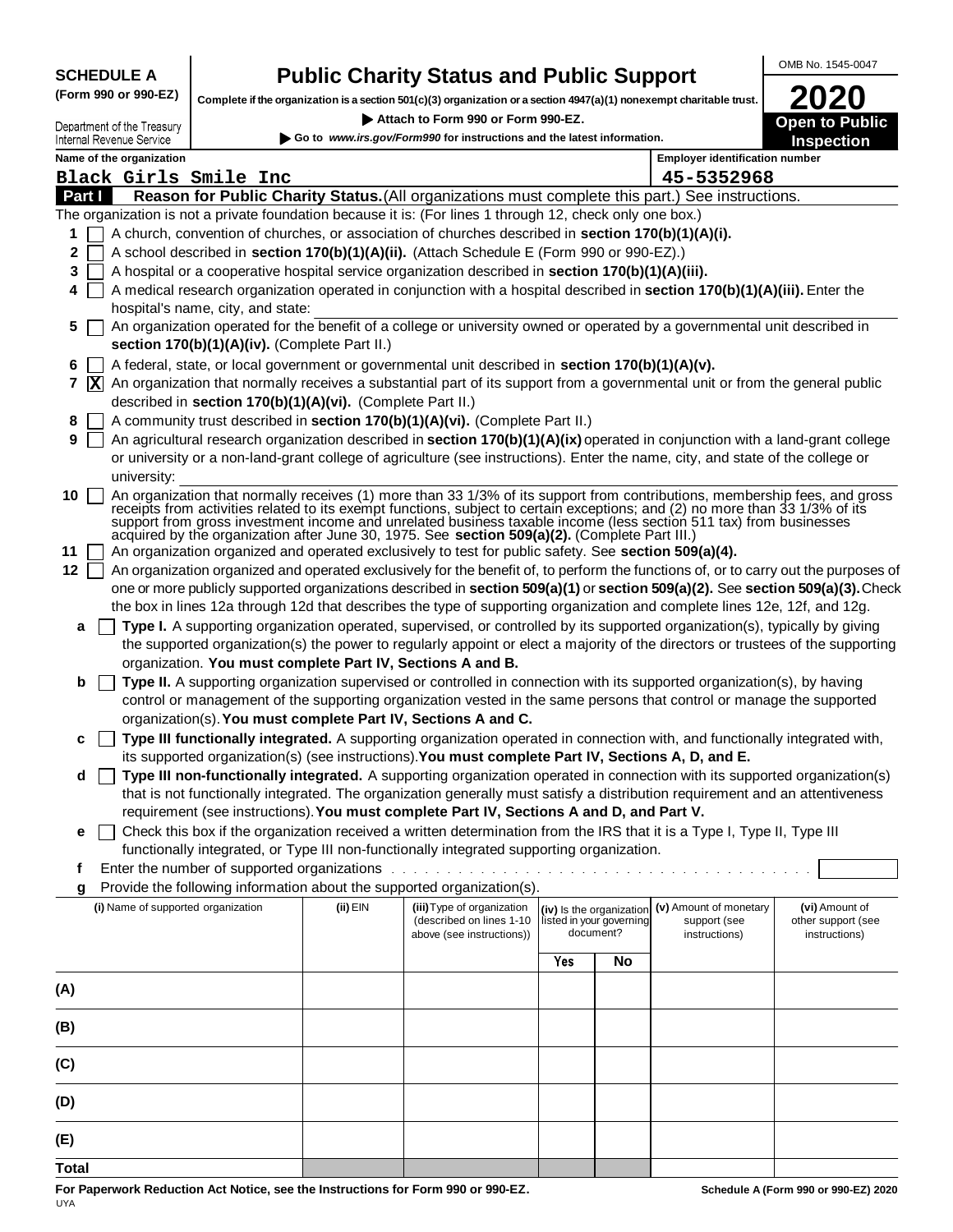| Part II      | Schedule A (Form 990 or 990-EZ) 2020 Black Girls Smile Inc<br>Support Schedule for Organizations Described in Sections 170(b)(1)(A)(iv) and 170(b)(1)(A)(vi)<br>(Complete only if you checked the box on line 5, 7, or 8 of Part I or if the organization failed to qualify under            |          |          |            |            |                 | 45-5352968 Page 2        |
|--------------|----------------------------------------------------------------------------------------------------------------------------------------------------------------------------------------------------------------------------------------------------------------------------------------------|----------|----------|------------|------------|-----------------|--------------------------|
|              | Part III. If the organization fails to qualify under the tests listed below, please complete Part III.)                                                                                                                                                                                      |          |          |            |            |                 |                          |
|              | <b>Section A. Public Support</b>                                                                                                                                                                                                                                                             |          |          |            |            |                 |                          |
|              | Calendar year (or fiscal year beginning in) >                                                                                                                                                                                                                                                | (a) 2016 | (b) 2017 | $(c)$ 2018 | $(d)$ 2019 | (e) 2020        | (f) Total                |
| 1            | Gifts, grants,<br>contributions,<br>and                                                                                                                                                                                                                                                      |          |          |            |            |                 |                          |
|              | membership fees received. (Do not                                                                                                                                                                                                                                                            |          |          |            |            |                 |                          |
|              | include any "unusual grants.").                                                                                                                                                                                                                                                              |          |          |            |            |                 | 169,539.169,539.         |
| $\mathbf{2}$ | Tax revenues levied for the                                                                                                                                                                                                                                                                  |          |          |            |            |                 |                          |
|              | organization's benefit and either paid                                                                                                                                                                                                                                                       |          |          |            |            |                 |                          |
|              | to or expended on its behalf                                                                                                                                                                                                                                                                 |          |          |            |            |                 |                          |
| 3            | The value of services or facilities                                                                                                                                                                                                                                                          |          |          |            |            |                 |                          |
|              | furnished by a governmental unit to the                                                                                                                                                                                                                                                      |          |          |            |            |                 |                          |
|              | organization without charge                                                                                                                                                                                                                                                                  |          |          |            |            |                 |                          |
| 4            | Total. Add lines 1 through 3.                                                                                                                                                                                                                                                                |          |          |            |            |                 | 169,539.169,539.         |
| 5            | The portion of total contributions by                                                                                                                                                                                                                                                        |          |          |            |            |                 |                          |
|              | each person (other than a governmental                                                                                                                                                                                                                                                       |          |          |            |            |                 |                          |
|              | unit or publicly supported organization)                                                                                                                                                                                                                                                     |          |          |            |            |                 |                          |
|              | included on line 1 that exceeds 2%                                                                                                                                                                                                                                                           |          |          |            |            |                 |                          |
|              | of the amount shown on line 11,                                                                                                                                                                                                                                                              |          |          |            |            |                 |                          |
|              | column (f). $\ldots$                                                                                                                                                                                                                                                                         |          |          |            |            |                 |                          |
| 6.           | Public support. Subtract line 5 from line 4.                                                                                                                                                                                                                                                 |          |          |            |            |                 | 169,539.                 |
|              | <b>Section B. Total Support</b>                                                                                                                                                                                                                                                              |          |          |            |            |                 |                          |
|              | Calendar year (or fiscal year beginning in)                                                                                                                                                                                                                                                  | (a) 2016 | (b) 2017 | $(c)$ 2018 | $(d)$ 2019 | (e) 2020        | (f) Total                |
| 7            | Amounts from line 4.                                                                                                                                                                                                                                                                         |          |          |            |            |                 | 169,539.169,539.         |
| 8            | Gross income from interest, dividends,                                                                                                                                                                                                                                                       |          |          |            |            |                 |                          |
|              | payments received on securities loans,                                                                                                                                                                                                                                                       |          |          |            |            |                 |                          |
|              | rents, royalties, and income from similar                                                                                                                                                                                                                                                    |          |          |            |            |                 |                          |
|              | SOUICES                                                                                                                                                                                                                                                                                      |          |          |            |            |                 |                          |
| 9            | Net income from unrelated business                                                                                                                                                                                                                                                           |          |          |            |            |                 |                          |
|              | activities, whether or not the business                                                                                                                                                                                                                                                      |          |          |            |            |                 |                          |
|              | is regularly carried on                                                                                                                                                                                                                                                                      |          |          |            |            |                 |                          |
| 10           | Other income. Do not include gain or                                                                                                                                                                                                                                                         |          |          |            |            |                 |                          |
|              | loss from the sale of capital assets                                                                                                                                                                                                                                                         |          |          |            |            |                 |                          |
|              | (Explain in Part VI.) $\ldots$ $\ldots$ $\ldots$                                                                                                                                                                                                                                             |          |          |            |            |                 |                          |
| 11           | Total support. Add lines 7 through 10                                                                                                                                                                                                                                                        |          |          |            |            |                 | 169,539.                 |
| 12           |                                                                                                                                                                                                                                                                                              |          |          |            |            | 12              |                          |
| 13           | First 5 years. If the Form 990 is for the organization's first, second, third, fourth, or fifth tax year as a section 501(c)(3)                                                                                                                                                              |          |          |            |            |                 |                          |
|              | organization, check this box and stop here with a state of the state of the state of the state of the state of the state of the state of the state of the state of the state of the state of the state of the state of the sta<br><b>Section C. Computation of Public Support Percentage</b> |          |          |            |            |                 |                          |
| 14           | Public support percentage for 2020 (line 6, column (f), divided by line 11, column (f)                                                                                                                                                                                                       |          |          |            |            | 14              |                          |
| 15           | Public support percentage from 2019 Schedule A, Part II, line 14 [1] [1] The Laterate Schedule A, Part II, line 14 [1] [1] $\frac{1}{2}$                                                                                                                                                     |          |          |            |            | $\overline{15}$ | 100.00%<br>$\frac{0}{0}$ |
| 16a          | 33 1/3 % support test-2020. If the organization did not check the box on line 13, and line 14 is 33 $\frac{1}{3}$ % or more, check this                                                                                                                                                      |          |          |            |            |                 |                          |
|              |                                                                                                                                                                                                                                                                                              |          |          |            |            |                 | $ {\bf X} $              |
| b            | 33 1/3 % support test-2019. If the organization did not check a box on line 13 or 16a, and line 15 is 33 1/3 % or more,                                                                                                                                                                      |          |          |            |            |                 |                          |
|              | check this box and stop here. The organization qualifies as a publicly supported organization                                                                                                                                                                                                |          |          |            |            |                 |                          |
|              | 10%-facts-and-circumstances test-2020. If the organization did not check a box on line 13, 16a, or 16b, and line 14 is                                                                                                                                                                       |          |          |            |            |                 |                          |
| 17a          | 10% or more, and if the organization meets the facts-and-circumstances test, check this box and stop here. Explain in                                                                                                                                                                        |          |          |            |            |                 |                          |
|              | Part VI how the organization meets the facts-and-circumstances test. The organization qualifies as a publicly supported                                                                                                                                                                      |          |          |            |            |                 |                          |
|              |                                                                                                                                                                                                                                                                                              |          |          |            |            |                 |                          |
|              |                                                                                                                                                                                                                                                                                              |          |          |            |            |                 |                          |
| b            | 10%-facts-and-circumstances test-2019. If the organization did not check a box on line 13, 16a, 16b, or 17a, and line<br>15 is 10% or more, and if the organization meets the facts-and-circumstances test, check this box and stop here.                                                    |          |          |            |            |                 |                          |
|              | Explain in Part VI how the organization meets the facts-and-circumstances test. The organization qualifies as a publicly                                                                                                                                                                     |          |          |            |            |                 |                          |
|              |                                                                                                                                                                                                                                                                                              |          |          |            |            |                 |                          |
|              | Private foundation. If the organization did not check a box on line 13, 16a, 16b, 17a, or 17b, check this box and see                                                                                                                                                                        |          |          |            |            |                 |                          |
| 18           |                                                                                                                                                                                                                                                                                              |          |          |            |            |                 |                          |
|              |                                                                                                                                                                                                                                                                                              |          |          |            |            |                 |                          |

**Schedule A (Form 990 or 990-EZ) 2020**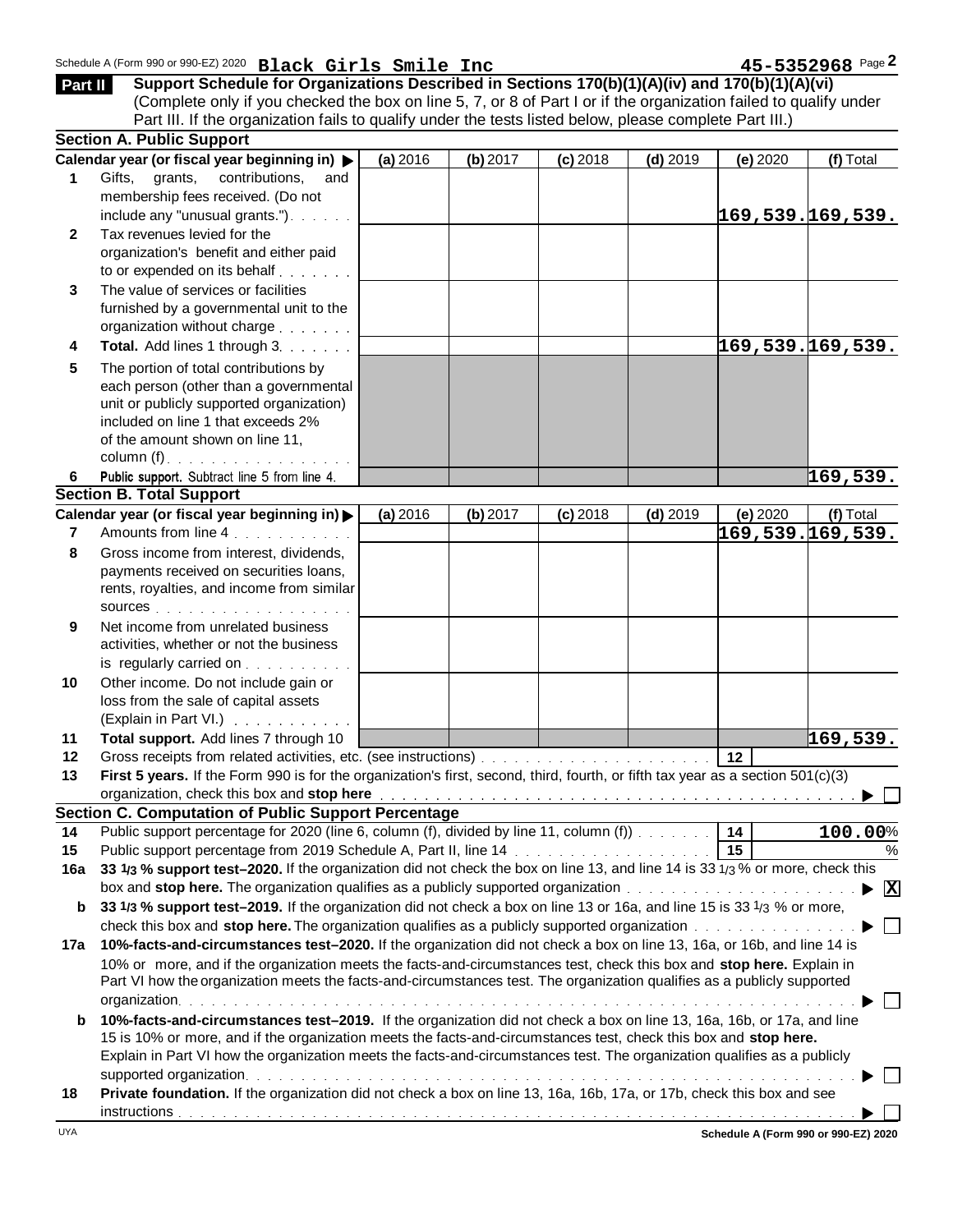# Schedule A (Form 990 or 990-EZ) 2020 **Black Girls Smile Inc**  $\bullet$  **11 and 12 and 15-5352968** Page 3 **Part III Support Schedule for Organizations Described in Section 509(a)(2) Black Girls Smile Inc 45-5352968**

(Complete only if you checked the box on line 10 of Part I or if the organization failed to qualify under Part II. If the organization fails to qualify under the tests listed below, please complete Part II.)

| Calendar year (or fiscal year beginning in) ><br>(a) 2016<br>(b) 2017<br>$(c)$ 2018<br>$(d)$ 2019<br>Gifts, grants, contributions, and membership fees<br>1<br>received. (Do not include any "unusual grants.")<br>Gross receipts from admissions, merchandise<br>2<br>sold or services performed, or facilities<br>furnished in any activity that is related to the<br>organization's tax-exempt purpose.<br>Gross receipts from activities that are not an<br>3<br>unrelated trade or business under section 513 | (e) 2020<br>(f) Total |
|--------------------------------------------------------------------------------------------------------------------------------------------------------------------------------------------------------------------------------------------------------------------------------------------------------------------------------------------------------------------------------------------------------------------------------------------------------------------------------------------------------------------|-----------------------|
|                                                                                                                                                                                                                                                                                                                                                                                                                                                                                                                    |                       |
|                                                                                                                                                                                                                                                                                                                                                                                                                                                                                                                    |                       |
|                                                                                                                                                                                                                                                                                                                                                                                                                                                                                                                    |                       |
|                                                                                                                                                                                                                                                                                                                                                                                                                                                                                                                    |                       |
|                                                                                                                                                                                                                                                                                                                                                                                                                                                                                                                    |                       |
|                                                                                                                                                                                                                                                                                                                                                                                                                                                                                                                    |                       |
|                                                                                                                                                                                                                                                                                                                                                                                                                                                                                                                    |                       |
|                                                                                                                                                                                                                                                                                                                                                                                                                                                                                                                    |                       |
| Tax revenues levied for the<br>4                                                                                                                                                                                                                                                                                                                                                                                                                                                                                   |                       |
| organization's benefit and either paid                                                                                                                                                                                                                                                                                                                                                                                                                                                                             |                       |
| to or expended on its behalf.                                                                                                                                                                                                                                                                                                                                                                                                                                                                                      |                       |
| The value of services or facilities                                                                                                                                                                                                                                                                                                                                                                                                                                                                                |                       |
| 5<br>furnished by a governmental unit to the                                                                                                                                                                                                                                                                                                                                                                                                                                                                       |                       |
|                                                                                                                                                                                                                                                                                                                                                                                                                                                                                                                    |                       |
| organization without charge                                                                                                                                                                                                                                                                                                                                                                                                                                                                                        |                       |
| Total. Add lines 1 through 5<br>6                                                                                                                                                                                                                                                                                                                                                                                                                                                                                  |                       |
| 7a Amounts included on lines 1, 2, and 3                                                                                                                                                                                                                                                                                                                                                                                                                                                                           |                       |
| received from disqualified persons                                                                                                                                                                                                                                                                                                                                                                                                                                                                                 |                       |
| Amounts included on lines 2 and 3<br>b                                                                                                                                                                                                                                                                                                                                                                                                                                                                             |                       |
| received from other than disqualified                                                                                                                                                                                                                                                                                                                                                                                                                                                                              |                       |
| persons that exceed the greater of \$5,000                                                                                                                                                                                                                                                                                                                                                                                                                                                                         |                       |
| or 1% of the amount on line 13 for the year                                                                                                                                                                                                                                                                                                                                                                                                                                                                        |                       |
| Add lines 7a and 7b<br>c                                                                                                                                                                                                                                                                                                                                                                                                                                                                                           |                       |
| Public support. (Subtract line 7c from<br>8                                                                                                                                                                                                                                                                                                                                                                                                                                                                        |                       |
|                                                                                                                                                                                                                                                                                                                                                                                                                                                                                                                    |                       |
| <b>Section B. Total Support</b>                                                                                                                                                                                                                                                                                                                                                                                                                                                                                    |                       |
| Calendar year (or fiscal year beginning in) ▶<br>(a) 2016<br>(b) 2017<br>$(c)$ 2018<br>$(d)$ 2019                                                                                                                                                                                                                                                                                                                                                                                                                  | (e) 2020<br>(f) Total |
| Amounts from line 6<br>9                                                                                                                                                                                                                                                                                                                                                                                                                                                                                           |                       |
| Gross income from interest, dividends,<br>10a                                                                                                                                                                                                                                                                                                                                                                                                                                                                      |                       |
| payments received on securities loans, rents,                                                                                                                                                                                                                                                                                                                                                                                                                                                                      |                       |
| royalties, and income from similar sources                                                                                                                                                                                                                                                                                                                                                                                                                                                                         |                       |
| Unrelated business taxable income (less<br>b                                                                                                                                                                                                                                                                                                                                                                                                                                                                       |                       |
| section 511 taxes) from businesses                                                                                                                                                                                                                                                                                                                                                                                                                                                                                 |                       |
| acquired after June 30, 1975                                                                                                                                                                                                                                                                                                                                                                                                                                                                                       |                       |
| Add lines 10a and 10b.<br>c                                                                                                                                                                                                                                                                                                                                                                                                                                                                                        |                       |
| Net income from unrelated business<br>11                                                                                                                                                                                                                                                                                                                                                                                                                                                                           |                       |
| activities not included in line 10b, whether                                                                                                                                                                                                                                                                                                                                                                                                                                                                       |                       |
| or not the business is regularly carried on                                                                                                                                                                                                                                                                                                                                                                                                                                                                        |                       |
| Other income. Do not include gain or<br>12                                                                                                                                                                                                                                                                                                                                                                                                                                                                         |                       |
| loss from the sale of capital assets                                                                                                                                                                                                                                                                                                                                                                                                                                                                               |                       |
| (Explain in Part VI.)                                                                                                                                                                                                                                                                                                                                                                                                                                                                                              |                       |
|                                                                                                                                                                                                                                                                                                                                                                                                                                                                                                                    |                       |
|                                                                                                                                                                                                                                                                                                                                                                                                                                                                                                                    |                       |
| Total support. (Add lines 9, 10c, 11,<br>13                                                                                                                                                                                                                                                                                                                                                                                                                                                                        |                       |
|                                                                                                                                                                                                                                                                                                                                                                                                                                                                                                                    |                       |
| First 5 years. If the Form 990 is for the organization's first, second, third, fourth, or fifth tax year as a section 501(c)(3)<br>14                                                                                                                                                                                                                                                                                                                                                                              |                       |
| organization, check this box and stop here <b>Fig. 1. And in the set of the set of the set of the set of the set of the set of the set of the set of the set of the set of the set of the set of the set of the set of the set o</b>                                                                                                                                                                                                                                                                               |                       |
|                                                                                                                                                                                                                                                                                                                                                                                                                                                                                                                    |                       |
| Public support percentage for 2020 (line 8, column (f), divided by line 13, column (f))<br>15                                                                                                                                                                                                                                                                                                                                                                                                                      | 15<br>$\%$            |
| Public support percentage from 2019 Schedule A, Part III, line 15<br>16                                                                                                                                                                                                                                                                                                                                                                                                                                            | $\%$<br>16            |
|                                                                                                                                                                                                                                                                                                                                                                                                                                                                                                                    |                       |
| Investment income percentage for 2020 (line 10c, column (f), divided by line 13, column (f))<br>17                                                                                                                                                                                                                                                                                                                                                                                                                 | 17<br>$\%$            |
| Investment income percentage from 2019 Schedule A, Part III, line 17.<br>18                                                                                                                                                                                                                                                                                                                                                                                                                                        | $\%$<br>18            |
| 33 1/3 % support tests-2020. If the organization did not check the box on line 14, and line 15 is more than 33 <sup>1/3</sup> %, and<br>19a                                                                                                                                                                                                                                                                                                                                                                        |                       |
| line 17 is not more than 331/3%, check this box and stop here. The organization qualifies as a publicly supported organization $\blacktriangleright$                                                                                                                                                                                                                                                                                                                                                               |                       |
| <b>Section C. Computation of Public Support Percentage</b><br>Section D. Computation of Investment Income Percentage<br>33 1/3 % support tests–2019. If the organization did not check a box on line 14 or line 19a, and line 16 is more than 33 1/3 %, and<br>b                                                                                                                                                                                                                                                   |                       |
| line 18 is not more than 331/3%, check this box and stop here. The organization qualifies as a publicly supported organization<br>Private foundation. If the organization did not check a box on line 14, 19a, or 19b, check this box and see instructions                                                                                                                                                                                                                                                         |                       |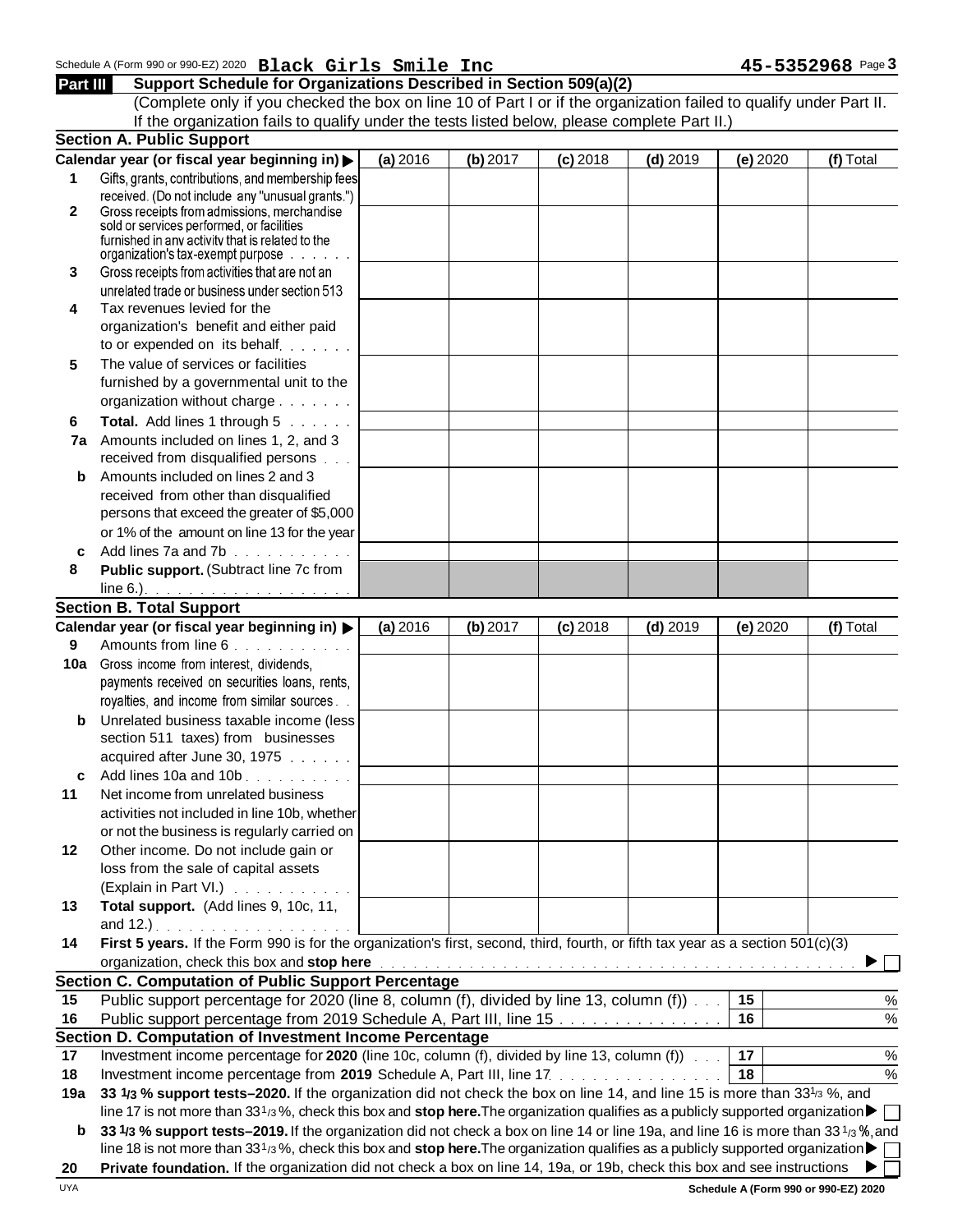### (Complete only if you checked a box in line 12 on Part I. If you checked box 12a, Part I, complete Sections A and B. If you checked box 12b, Part I, complete Sections A and C. If you checked box 12c, Part I, complete Sections A, D, and E. If you checked box 12d, Part I, complete Sections A and D, and complete Part V.) **Section A. All Supporting Organizations Yes No 1** Are all of the organization's supported organizations listed by name in the organization's governing documents? *If "No," describe in Part VI how the supported organizations are designated. If designated by class or purpose, describe the designation. If historic and continuing relationship, explain.* **1 2** Did the organization have any supported organization that does not have an IRS determination of status under section 509(a)(1) or (2)? *If "Yes," explain in Part VI how the organization determined that the supported organization was described in section 509(a)(1) or (2).* **2 3a** Did the organization have a supported organization described in section 501(c)(4), (5), or (6)? *If "Yes," answer lines 3b and 3c below.* **3a b** Did the organization confirm that each supported organization qualified under section 501(c)(4), (5), or (6) and satisfied the public support tests under section 509(a)(2)? *If "Yes," describe in Part VI when and how the organization made the determination.* **3b c** Did the organization ensure that all support to such organizations was used exclusively for section 170(c)(2)(B) purposes? *If "Yes," explain in Part VI what controls the organization put in place to ensure such use.* **3c 4a** Was any supported organization not organized in the United States ("foreign supported organization")? *If "Yes," and if you checked box 12a or 12b in Part I, answer lines 4b and 4c below.* **4a b** Did the organization have ultimate control and discretion in deciding whether to make grants to the foreign supported organization? *If "Yes," describe in Part VI how the organization had such control and discretion despite being controlled or supervised by or in connection with its supported organizations.* **4b c** Did the organization support any foreign supported organization that does not have an IRS determination under sections 501(c)(3) and 509(a)(1) or (2)? *If "Yes," explain in Part VI what controls the organization used to ensure that all support to the foreign supported organization was used exclusively for section 170(c)(2)(B) purposes.* **4c 5a** Did the organization add, substitute, or remove any supported organizations during the tax year? *If "Yes," answer lines 5b and 5c below (if applicable). Also, provide detail in Part VI , including (i) the names and EIN numbers of the supported organizations added, substituted, or removed; (ii) the reasons for each such action; (iii) the authority under the organization's organizing document authorizing such action; and (iv) how the action was accomplished (such as by amendment to the organizing document).* **5a b** Type I or Type II only. Was any added or substituted supported organization part of a class already designated in the organization's organizing document? **5b c Substitutions only.** Was the substitution the result of an event beyond the organization's control? **5c 6** Did the organization provide support (whether in the form of grants or the provision of services or facilities) to anyone other than (i) its supported organizations, (ii) individuals that are part of the charitable class benefited by one or more of its supported organizations, or (iii) other supporting organizations that also support or benefit one or more of the filing organization's supported organizations? *If "Yes," provide detail in Part VI.* **6 7** Did the organization provide a grant, loan, compensation, or other similar payment to a substantial contributor (as defined in section 4958(c)(3)(C)), a family member of a substantial contributor, or a 35% controlled entity with regard to a substantial contributor? *If "Yes," complete Part I of Schedule L (Form 990 or 990-EZ).* **7 8** Did the organization make a loan to a disqualified person (as defined in section 4958) not described in line 7? *If "Yes," complete Part I of Schedule L (Form 990 or 990-EZ).* **8 9a** Was the organization controlled directly or indirectly at any time during the tax year by one or more disqualified persons, as defined in section 4946 (other than foundation managers and organizations described in section  $509(a)(1)$  or  $(2)$ ? *If "Yes," provide detail in Part VI. 9a* **b** Did one or more disqualified persons (as defined in line 9a) hold a controlling interest in any entity in which the supporting organization had an interest? *If "Yes," provide detail in Part VI.* **9b c** Did a disqualified person (as defined in line 9a) have an ownership interest in, or derive any personal benefit from, assets in which the supporting organization also had an interest? *If "Yes," provide detail in Part VI.* **9c 10a** Was the organization subject to the excess business holdings rules of section 4943 because of section 4943(f) (regarding certain Type II supporting organizations, and all Type III non-functionally integrated supporting organizations)? *If "Yes," answer line 10b below.* **10a b** Did the organization have any excess business holdings in the tax year? *(Use Schedule C, Form 4720, to*

*determine whether the organization had excess business holdings.)* **10b**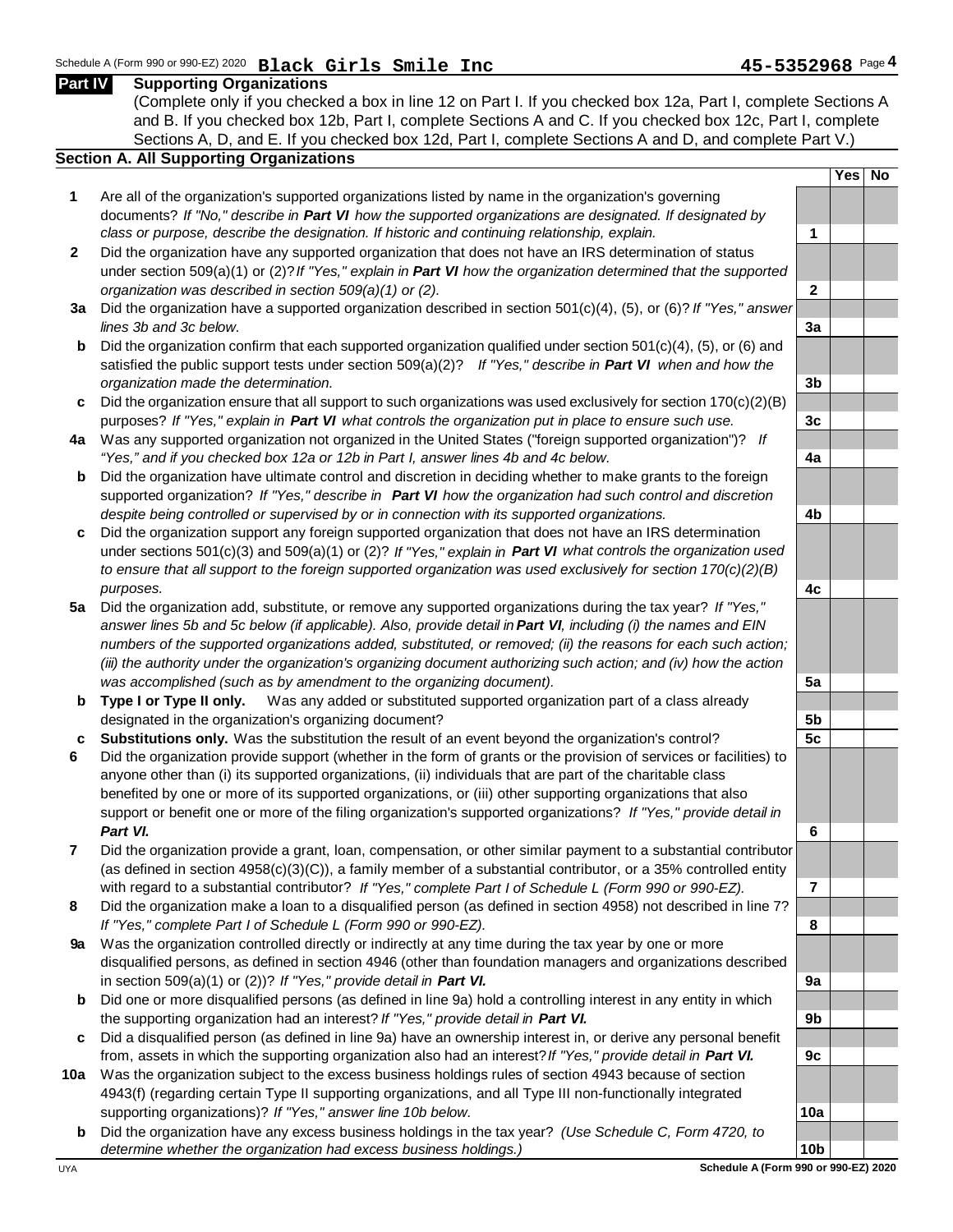**1** 

**Yes No**

**Yes No**

- **Part IV Supporting Organizations** *(continued)* **Yes No 11** Has the organization accepted a gift or contribution from any of the following persons? **a** A person who directly or indirectly controls, either alone or together with persons described in lines 11b and 11c below, the governing body of a supported organization? **11a b** A family member of a person described in line 11a above? **11b 11b 11b 11b c** A 35% controlled entity of a person described in line 11a or 11b above? If "Yes" to line 11a, 11b, or 11c, provide detail in Part VI. 11c **Section B. Type I Supporting Organizations**
	- Did the governing body, members of the governing body, officers acting in their official capacity, or memberships of one or **1**  more supported organizations have the power to regularly appoint or elect at least a majority of the organizations's officers, directors, or trustees at all times during the tax year? If "No," describe in Part VI how the supported organization(s) effectively operated, supervised, or controlled the organization's activities. If the organization had more than one supported organization, describe how the powers to appoint and/or remove officers, directors, or trustees were allocated among the supported organizations and what conditions or restrictions, if any, applied to such powers during the tax year.
	- **2** Did the organization operate for the benefit of any supported organization other than the supported organization(s) that operated, supervised, or controlled the supporting organization? *If "Yes," explain in Part VI how providing such benefit carried out the purposes of the supported organization(s) that operated, supervised, or controlled the supporting organization.* **2**

#### **Section C. Type II Supporting Organizations**

**1** Were a majority of the organization's directors or trustees during the tax year also a majority of the directors or trustees of each of the organization's supported organization(s)? *If "No," describe in Part VI how control or management of the supporting organization was vested in the same persons that controlled or managed the supported organization(s).* **1** 

#### **Section D. All Type III Supporting Organizations**

- **Yes No 1** Did the organization provide to each of its supported organizations, by the last day of the fifth month of the organization's tax year, (i) a written notice describing the type and amount of support provided during the prior tax year, (ii) a copy of the Form 990 that was most recently filed as of the date of notification, and (iii) copies of the organization's governing documents in effect on the date of notification, to the extent not previously provided? **1 2** Were any of the organization's officers, directors, or trustees either (i) appointed or elected by the supported organization(s) or (ii) serving on the governing body of a supported organization? *If "No," explain in Part VI how the organization maintained a close and continuous working relationship with the supported organization(s).* **2 3** By reason of the relationship described in line 2, above, did the organization's supported organizations have
- a significant voice in the organization's investment policies and in directing the use of the organization's income or assets at all times during the tax year? *If "Yes," describe in Part VI the role the organization's supported organizations played in this regard.* **3**

#### **Section E. Type III Functionally Integrated Supporting Organizations**

- **1** *Check the box next to the method that the organization used to satisfy the Integral Part Test during the year ( see instructions).*
- **a** The organization satisfied the Activities Test. *Complete line 2 below.*
- **b** The organization is the parent of each of its supported organizations. *Complete line 3 below.*
- **c** □ The organization supported a governmental entity. *Describe in Part Ⅵ how you supported a governmental entity (see instructions).*
- **2** Activities Test. *Answer lines 2a and 2b below.* **Yes No**
- **a** Did substantially all of the organization's activities during the tax year directly further the exempt purposes of the supported organization(s) to which the organization was responsive? *If "Yes," then in Part VI identify those supported organizations and explain how these activities directly furthered their exempt purposes,*  how the organization was responsive to those supported organizations, and how the organization determined *that these activities constituted substantially all of its activities.* **2a**
- **b** Did the activities described in line 2a, above, constitute activities that, but for the organization's involvement, one or more of the organization's supported organization(s) would have been engaged in? *If "Yes," explain in Part VI the reasons for the organization's position that its supported organization(s) would have engaged in these activities but for the organization's involvement.* **2b**
- **3** Parent of Supported Organizations. *Answer lines 3a and 3b below.*
- **a** Did the organization have the power to regularly appoint or elect a majority of the officers, directors, or trustees of each of the supported organizations? If "Yes" or "No," provide details in Part VI. **In the Soute 1** 3a
- **b** Did the organization exercise a substantial degree of direction over the policies, programs, and activities of each of its supported organizations? *If "Yes," describe in Part VI the role played by the organization in this regard.* **3b**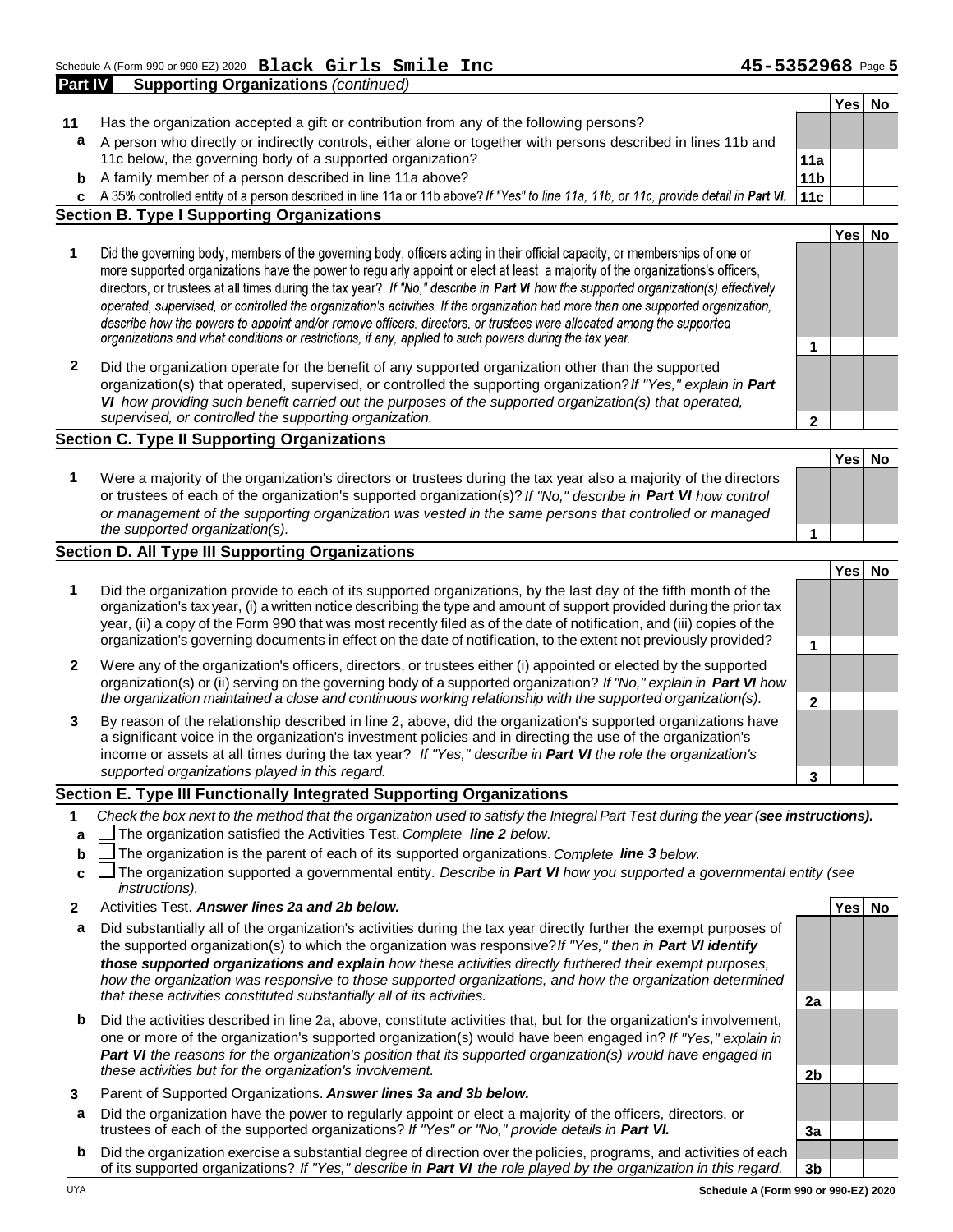Schedule A (Form 990 or 990-EZ) 2020 **Black Girls Smile Inc** 45-5352968 Page 6 **Part V Type III Non-Functionally Integrated 509(a)(3) Supporting Organizations Black Girls Smile Inc 45-5352968**

1  $\Box$  Check here if the organization satisfied the Integral Part Test as a qualifying trust on Nov. 20, 1970 *(explain in Part VI).* See instructions. All other Type III non-functionally integrated supporting organizations must complete Sections A through E.

| <b>Section A - Adjusted Net Income</b>                                                                                               |                         | (A) Prior Year | (B) Current Year<br>(optional) |
|--------------------------------------------------------------------------------------------------------------------------------------|-------------------------|----------------|--------------------------------|
| 1 Net short-term capital gain                                                                                                        | 1                       |                |                                |
| 2 Recoveries of prior-year distributions                                                                                             | $\mathbf{2}$            |                |                                |
| 3 Other gross income (see instructions)                                                                                              | 3                       |                |                                |
| 4 Add lines 1 through 3.                                                                                                             | 4                       |                |                                |
| 5 Depreciation and depletion                                                                                                         | 5                       |                |                                |
| 6 Portion of operating expenses paid or incurred for production or                                                                   |                         |                |                                |
| collection of gross income or for management, conservation, or                                                                       |                         |                |                                |
| maintenance of property held for production of income (see instructions)                                                             | 6                       |                |                                |
| 7 Other expenses (see instructions)                                                                                                  | $\overline{7}$          |                |                                |
| 8 Adjusted Net Income (subtract lines 5, 6, and 7 from line 4)                                                                       | 8                       |                |                                |
| <b>Section B - Minimum Asset Amount</b>                                                                                              |                         | (A) Prior Year | (B) Current Year<br>(optional) |
| 1 Aggregate fair market value of all non-exempt-use assets (see<br>instructions for short tax year or assets held for part of year): |                         |                |                                |
| a Average monthly value of securities                                                                                                | 1a                      |                |                                |
| <b>b</b> Average monthly cash balances                                                                                               | 1b                      |                |                                |
| c Fair market value of other non-exempt-use assets                                                                                   | 1 <sub>c</sub>          |                |                                |
| d Total (add lines 1a, 1b, and 1c)                                                                                                   | $\overline{1d}$         |                |                                |
| e Discount claimed for blockage or other factors (explain in detail in Part VI):                                                     |                         |                |                                |
| 2 Acquisition indebtedness applicable to non-exempt-use assets                                                                       | $\overline{2}$          |                |                                |
| 3 Subtract line 2 from line 1d.                                                                                                      | $\overline{\mathbf{3}}$ |                |                                |
| 4 Cash deemed held for exempt use. Enter 0.015 of line 3 (for greater amount,<br>see instructions).                                  | 4                       |                |                                |
| 5 Net value of non-exempt-use assets (subtract line 4 from line 3)                                                                   | 5                       |                |                                |
| 6 Multiply line 5 by 0.035.                                                                                                          | 6                       |                |                                |
| 7 Recoveries of prior-year distributions                                                                                             | 7                       |                |                                |
| 8 Minimum Asset Amount (add line 7 to line 6)                                                                                        | 8                       |                |                                |
| <b>Section C - Distributable Amount</b>                                                                                              |                         |                | <b>Current Year</b>            |
| 1 Adjusted net income for prior year (from Section A, line 8, column A)                                                              | 1                       |                |                                |
| 2 Enter 0.85 of line 1.                                                                                                              | $\overline{2}$          |                |                                |
| 3 Minimum asset amount for prior year (from Section B, line 8, column A)                                                             | $\overline{3}$          |                |                                |
| 4 Enter greater of line 2 or line 3.                                                                                                 | 4                       |                |                                |
| 5 Income tax imposed in prior year                                                                                                   | 5                       |                |                                |
| 6 Distributable Amount. Subtract line 5 from line 4, unless subject to<br>emergency temporary reduction (see instructions).          | 6                       |                |                                |

**7**  $\Box$  Check here if the current year is the organization's first as a non-functionally integrated Type III supporting organization (see instructions).

UYA **Schedule A (Form 990 or 990-EZ) 2020**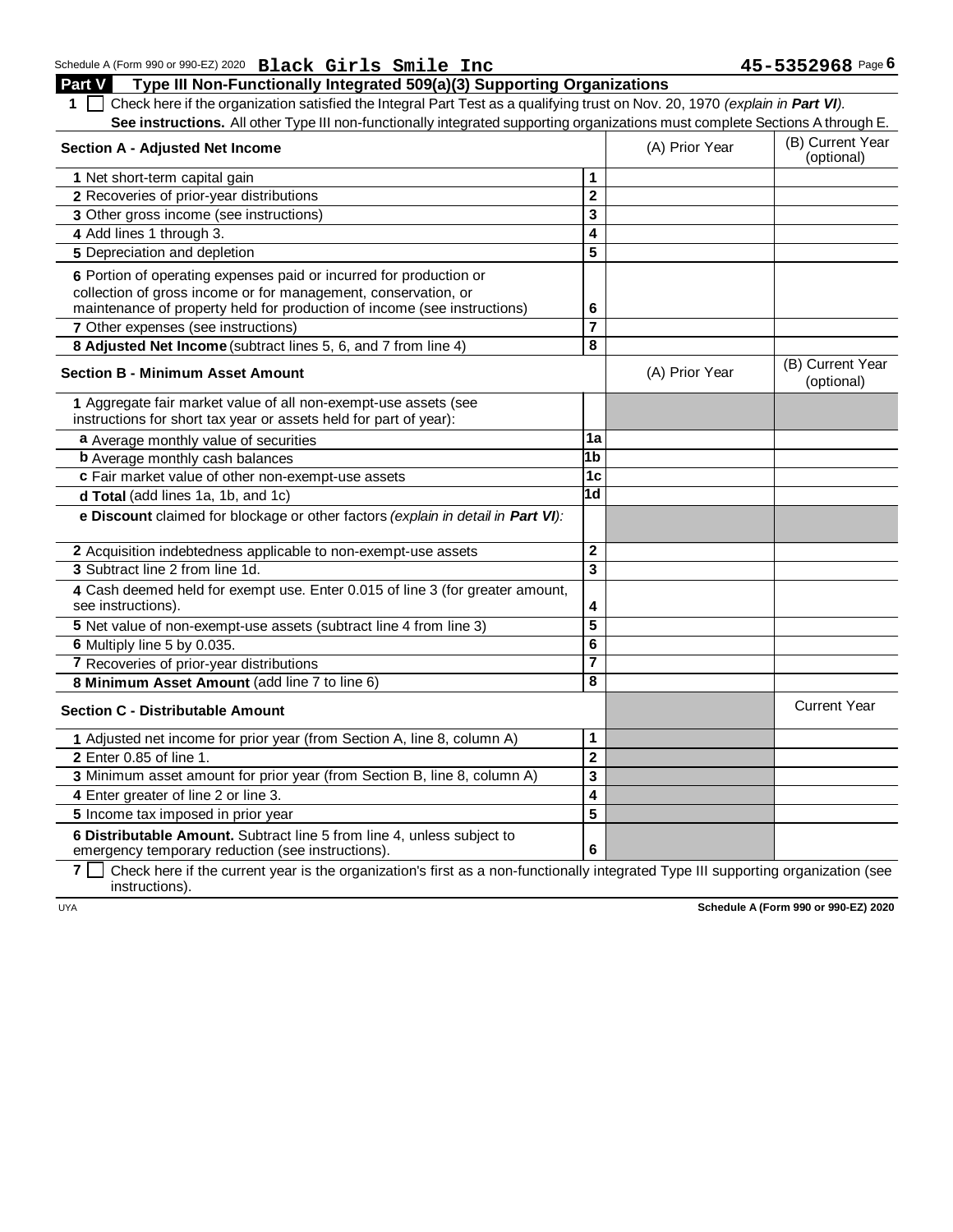| <b>Part V</b> | Schedule A (Form 990 or 990-EZ) 2020 Black Girls Smile Inc<br>Type III Non-Functionally Integrated 509(a)(3) Supporting Organizations (continued) |                                    |                                       |                 | 45-5352968 Page 7                       |
|---------------|---------------------------------------------------------------------------------------------------------------------------------------------------|------------------------------------|---------------------------------------|-----------------|-----------------------------------------|
|               | <b>Section D - Distributions</b>                                                                                                                  |                                    |                                       |                 | <b>Current Year</b>                     |
| 1             | Amounts paid to supported organizations to accomplish exempt purposes                                                                             |                                    |                                       | 1               |                                         |
| $\mathbf{2}$  | Amounts paid to perform activity that directly furthers exempt purposes of supported                                                              |                                    |                                       |                 |                                         |
|               | organizations, in excess of income from activity                                                                                                  |                                    |                                       | 2               |                                         |
| 3             | Administrative expenses paid to accomplish exempt purposes of supported organizations                                                             |                                    |                                       | 3               |                                         |
| 4             | Amounts paid to acquire exempt-use assets                                                                                                         |                                    |                                       | 4               |                                         |
| 5             | Qualified set-aside amounts (prior IRS approval required - provide details in Part VI)                                                            |                                    |                                       | 5               |                                         |
| 6             | Other distributions (describe in Part VI). See instructions.                                                                                      |                                    |                                       | 6               |                                         |
| 7             | Total annual distributions. Add lines 1 through 6.                                                                                                |                                    |                                       | 7               |                                         |
| 8             | Distributions to attentive supported organizations to which the organization is responsive<br>(provide details in Part VI). See instructions.     |                                    |                                       | 8               |                                         |
| 9             | Distributable amount for 2020 from Section C, line 6                                                                                              |                                    |                                       | 9               |                                         |
| 10            | Line 8 amount divided by line 9 amount                                                                                                            |                                    |                                       | $\overline{10}$ |                                         |
|               |                                                                                                                                                   |                                    | (i)                                   |                 | (iii)                                   |
|               | <b>Section E - Distribution Allocations (see instructions)</b>                                                                                    | (i)<br><b>Excess Distributions</b> | <b>Underdistributions</b><br>Pre-2020 |                 | <b>Distributable</b><br>Amount for 2020 |
| 1             | Distributable amount for 2020 from Section C, line 6                                                                                              |                                    |                                       |                 |                                         |
| $\mathbf{2}$  | Underdistributions, if any, for years prior to 2020<br>(reasonable cause required- explain in Part VI). See instr.                                |                                    |                                       |                 |                                         |
| 3             | Excess distributions carryover, if any, to 2020                                                                                                   |                                    |                                       |                 |                                         |
| a             | From 2015                                                                                                                                         |                                    |                                       |                 |                                         |
| b             | From 2016                                                                                                                                         |                                    |                                       |                 |                                         |
| c             | From 2017                                                                                                                                         |                                    |                                       |                 |                                         |
| d             | From 2018                                                                                                                                         |                                    |                                       |                 |                                         |
| е             | From 2019                                                                                                                                         |                                    |                                       |                 |                                         |
| f             | Total of lines 3a through 3e                                                                                                                      |                                    |                                       |                 |                                         |
| g             | Applied to underdistributions of prior years                                                                                                      |                                    |                                       |                 |                                         |
| h             | Applied to 2020 distributable amount                                                                                                              |                                    |                                       |                 |                                         |
| j.            | Carryover from 2015 not applied (see instructions)                                                                                                |                                    |                                       |                 |                                         |
|               | Remainder. Subtract lines 3g, 3h, and 3i from line 3f.                                                                                            |                                    |                                       |                 |                                         |
| 4             | Distributions for 2020 from Section                                                                                                               |                                    |                                       |                 |                                         |
|               | D, line 7:<br>\$                                                                                                                                  |                                    |                                       |                 |                                         |
| a             | Applied to underdistributions of prior years                                                                                                      |                                    |                                       |                 |                                         |
| b             | Applied to 2020 distributable amount                                                                                                              |                                    |                                       |                 |                                         |
| c             | Remainder. Subtract lines 4a and 4b from line 4.                                                                                                  |                                    |                                       |                 |                                         |
| 5             | Remaining underdistributions for years prior to 2020, if                                                                                          |                                    |                                       |                 |                                         |
|               | any. Subtract lines 3g and 4a from line 2. For result                                                                                             |                                    |                                       |                 |                                         |
|               | greater than zero, explain in Part VI. See instructions.                                                                                          |                                    |                                       |                 |                                         |
| 6             | Remaining underdistributions for 2020. Subtract lines 3h                                                                                          |                                    |                                       |                 |                                         |
|               | and 4b from line 1. For result greater than zero, explain in                                                                                      |                                    |                                       |                 |                                         |
|               | <b>Part VI.</b> See instructions.                                                                                                                 |                                    |                                       |                 |                                         |
| 7             | Excess distributions carryover to 2021. Add lines 3j<br>and 4c.                                                                                   |                                    |                                       |                 |                                         |
| 8             | Breakdown of line 7:                                                                                                                              |                                    |                                       |                 |                                         |
| a             | Excess from 2016                                                                                                                                  |                                    |                                       |                 |                                         |
| b             | Excess from 2017                                                                                                                                  |                                    |                                       |                 |                                         |
| c             | Excess from 2018                                                                                                                                  |                                    |                                       |                 |                                         |
| d             | Excess from 2019                                                                                                                                  |                                    |                                       |                 |                                         |
| е             | Excess from 2020                                                                                                                                  |                                    |                                       |                 |                                         |

UYA **Schedule A (Form 990 or 990-EZ) 2020**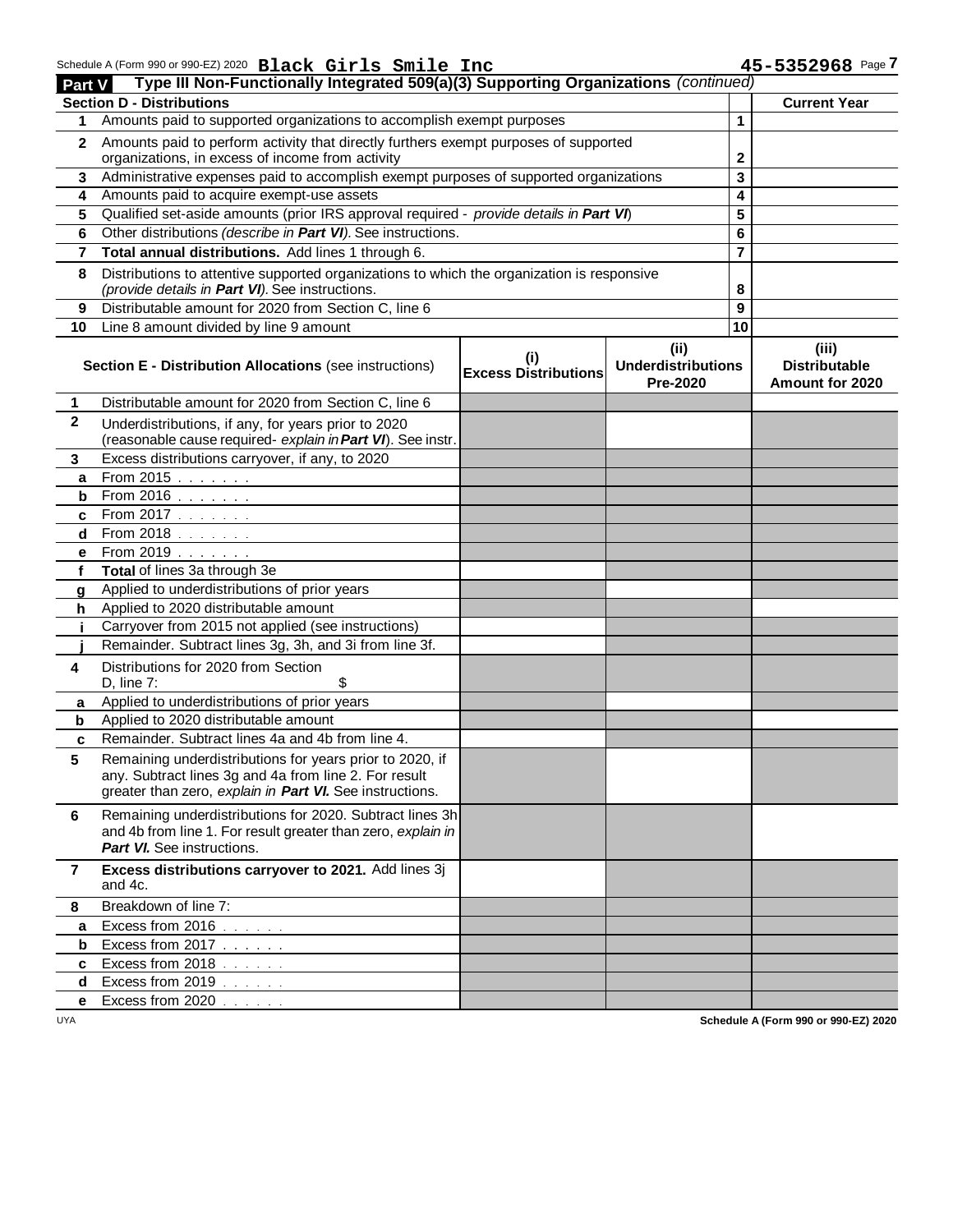#### Schedule A (Form 990 or 990-EZ) 2020 **Black Girls Smile Inc** 6-1 **45-5352968** Page **8**

**Supplemental Information.** Provide the explanations required by Part II, line 10; Part II, line 17a or 17b; **Part VI Part VI Black Girls Smile Inc 45-5352968**Part III, line 12; Part IV, Section A, lines 1, 2, 3b, 3c, 4b, 4c, 5a, 6, 9a, 9b, 9c, 11a, 11b, and 11c; Part IV, Section B, lines 1 and 2; Part IV, Section C, line 1; Part IV, Section D, lines 2 and 3; Part IV, Section E, lines 1c, 2a, 2b, 3a, and 3b; Part V, line 1; Part V, Section B, line 1e; Part V, Section D, lines 5, 6, and 8; and Part V, Section E, lines 2, 5, and 6. Also complete this part for any additional information. (See instructions.)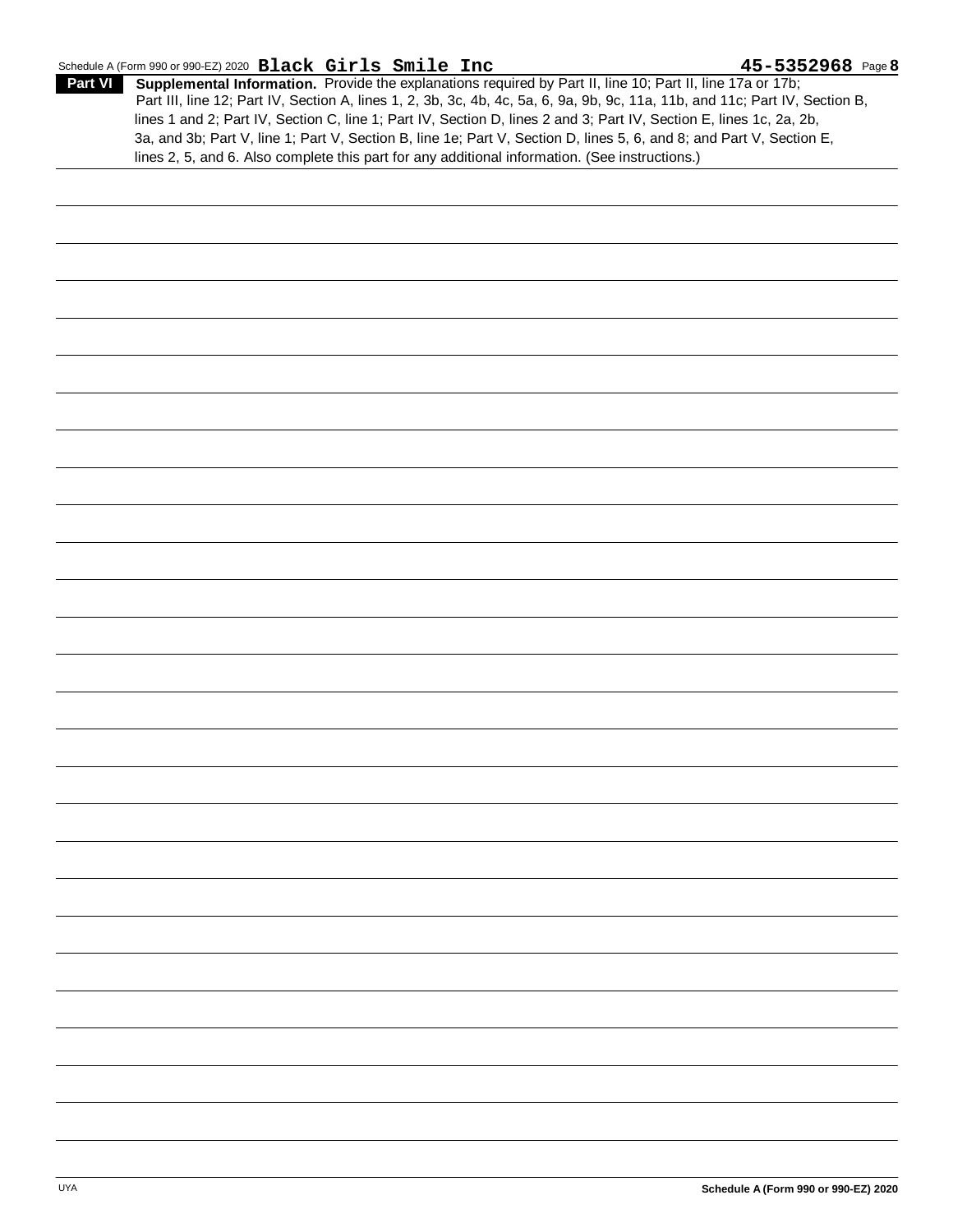#### **Schedule B (Form 990, 990-EZ, or 990-PF)** Department of the Treasury Internal Revenue Service

# **Schedule of Contributors**

 **Attach to Form 990, Form 990-EZ, or Form 990-PF. Go to** *www.irs.gov/Form990*  **for the latest information.** OMB No. 1545-0047

**2020**

Name of the organization **Employer identification number Employer identification number** 

**Black Girls Smile Inc 45-5352968**

| Black Girls Smile Inc |
|-----------------------|
|-----------------------|

| Organization type (check one): |  |  |
|--------------------------------|--|--|
|                                |  |  |

| <b>Organization type</b> (check one): |                                                                             |  |  |  |  |  |
|---------------------------------------|-----------------------------------------------------------------------------|--|--|--|--|--|
| Filers of:                            | Section:                                                                    |  |  |  |  |  |
| Form 990 or 990-EZ                    | $ \mathbf{X} $ 501(c)(3<br>) (enter number) organization                    |  |  |  |  |  |
|                                       | $4947(a)(1)$ nonexempt charitable trust not treated as a private foundation |  |  |  |  |  |
|                                       | 527 political organization                                                  |  |  |  |  |  |
| Form 990-PF                           | $501(c)(3)$ exempt private foundation                                       |  |  |  |  |  |
|                                       | 4947(a)(1) nonexempt charitable trust treated as a private foundation       |  |  |  |  |  |
|                                       | $501(c)(3)$ taxable private foundation                                      |  |  |  |  |  |
|                                       |                                                                             |  |  |  |  |  |

Check if your organization is covered by the **General Rule** or a **Special Rule. Note:** Only a section 501(c)(7), (8), or (10) organization can check boxes for both the General Rule and a Special Rule. See instructions.

#### **General Rule**

For an organization filing Form 990, 990-EZ, or 990-PF that received, during the year, contributions totaling \$5,000 or more (in money or property) from any one contributor. Complete Parts I and II. See instructions for determining a contributor's total contributions.

#### **Special Rules**

For an organization described in section 501(c)(3) filing Form 990 or 990-EZ that met the 33<sup>1/3</sup>% support test of the regulations under sections 509(a)(1) and 170(b)(1)(A)(vi), that checked Schedule A (Form 990 or 990-EZ), Part II, line 13, 16a, or 16b, and that received from any one contributor, during the year, total contributions of the greater of **(1)**  \$5,000; or **(2)** 2% of the amount on (i) Form 990, Part VIII, line 1h; or (ii) Form 990-EZ, line 1. Complete Parts I and II.

For an organization described in section  $501(c)(7)$ , (8), or (10) filing Form 990 or 990-EZ that received from any one contributor, during the year, total contributions of more than \$1,000 *exclusively* for religious, charitable, scientific, literary, or educational purposes, or for the prevention of cruelty to children or animals. Complete Parts I (entering "N/A" in column (b) instead of the contributor name and address), II, and III.

For an organization described in section  $501(c)(7)$ , (8), or (10) filing Form 990 or 990-EZ that received from any one contributor, during the year, contributions *exclusively* for religious, charitable, etc., purposes, but no such contributions totaled more than \$1,000. If this box is checked, enter here the total contributions that were received during the year for an *exclusively* religious, charitable, etc., purpose. Don't complete any of the parts unless the **General Rule** applies to this organization because it received *nonexclusively* religious, charitable, etc., contributions totaling \$5,000 or more during the year  $\ldots$   $\ldots$   $\ldots$   $\ldots$   $\ldots$   $\ldots$   $\ldots$   $\ldots$   $\ldots$   $\ldots$   $\blacktriangleright$  \$

Caution: An organization that isn't covered by the General Rule and/or the Special Rules doesn't file Schedule B (Form 990,<br>990-EZ, or 990-PF), but it must answer "No" on Part IV, line 2, of its Form 990; or check the box its Form 990-PF, Part I, line 2, to certify that it doesn't meet the filing requirements of Schedule B (Form 990, 990-EZ, or 990-PF).

**For Paperwork Reduction Act Notice, see the instructions for Form 990, 990-EZ, or 990-PF.** UYA **Schedule B (Form 990, 990-EZ, or 990-PF) (2020)**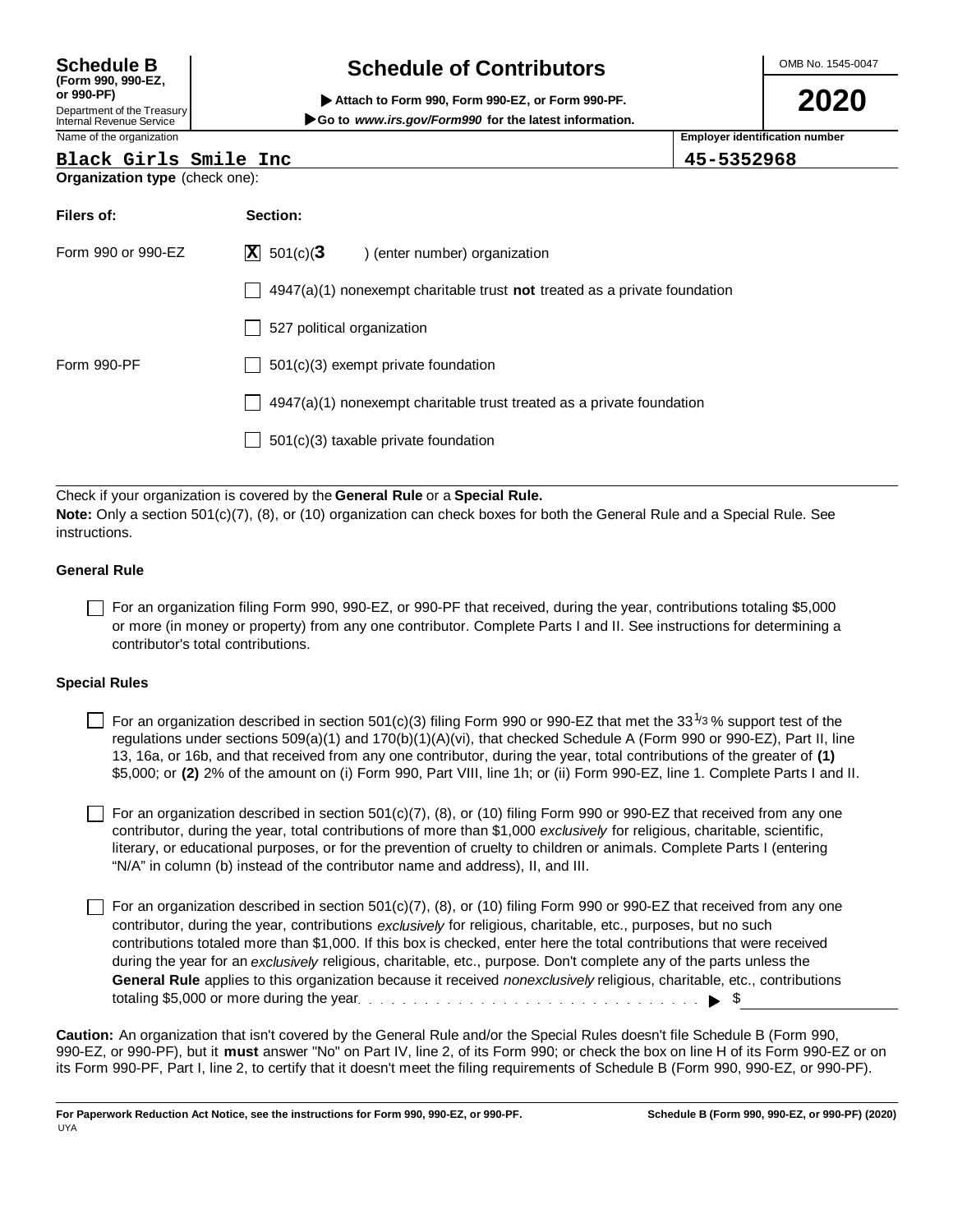| Schedule B (Form 990, 990-EZ, or 990-PF) (2020) | Page. |
|-------------------------------------------------|-------|
|-------------------------------------------------|-------|

Name of organization **Employer identification number** 

**Black Girls Smile Inc 45-5352968**

| Part I       | Contributors (see instructions). Use duplicate copies of Part I if additional space is needed. |                                   |                                                                                                                           |  |
|--------------|------------------------------------------------------------------------------------------------|-----------------------------------|---------------------------------------------------------------------------------------------------------------------------|--|
| (a)<br>No.   | (b)<br>Name, address, and ZIP + 4                                                              | (c)<br><b>Total contributions</b> | (d)<br>Type of contribution                                                                                               |  |
| 1            | Grant Makers for Girls of Color<br>6 West 48th Street Ste. 10th Flr<br>New York, NY 10036      | \$<br>10,000.                     | $\overline{\mathbf{x}}$<br>Person<br>Payroll<br><b>Noncash</b><br>(Complete Part II for<br>noncash contributions.)        |  |
| (a)<br>No.   | (b)<br>Name, address, and ZIP + 4                                                              | (c)<br><b>Total contributions</b> | (d)<br>Type of contribution                                                                                               |  |
| $\mathbf{2}$ | Harry's Inc<br>75 Varick Street Ste. Flr 9<br>New York, NY 10013                               | \$<br>50,000.                     | $\overline{\mathbf{x}}$<br><b>Person</b><br>Payroll<br><b>Noncash</b><br>(Complete Part II for<br>noncash contributions.) |  |
| (a)<br>No.   | (b)<br>Name, address, and ZIP + 4                                                              | (c)<br><b>Total contributions</b> | (d)<br>Type of contribution                                                                                               |  |
| 3            | Brandon Anderson Foundation<br>15260 Ventura Blvd Ste. 2100<br>Sherman Oaks, CA 94103          | \$<br>18,750.                     | $\overline{\mathbf{x}}$<br><b>Person</b><br>Payroll<br><b>Noncash</b><br>(Complete Part II for<br>noncash contributions.) |  |
| (a)<br>No.   | (b)<br>Name, address, and ZIP + 4                                                              | (c)<br><b>Total contributions</b> | (d)<br>Type of contribution                                                                                               |  |
|              |                                                                                                | \$                                | Person<br>Payroll<br><b>Noncash</b><br>(Complete Part II for<br>noncash contributions.)                                   |  |
| (a)<br>No.   | (b)<br>Name, address, and ZIP + 4                                                              | (c)<br><b>Total contributions</b> | (d)<br>Type of contribution                                                                                               |  |
|              |                                                                                                | \$                                | Person<br>Payroll<br><b>Noncash</b><br>(Complete Part II for<br>noncash contributions.)                                   |  |
| (a)<br>No.   | (b)<br>Name, address, and ZIP + 4                                                              | (c)<br><b>Total contributions</b> | (d)<br><b>Type of contribution</b>                                                                                        |  |
|              |                                                                                                | \$                                | Person<br>Payroll<br><b>Noncash</b><br>(Complete Part II for<br>noncash contributions.)                                   |  |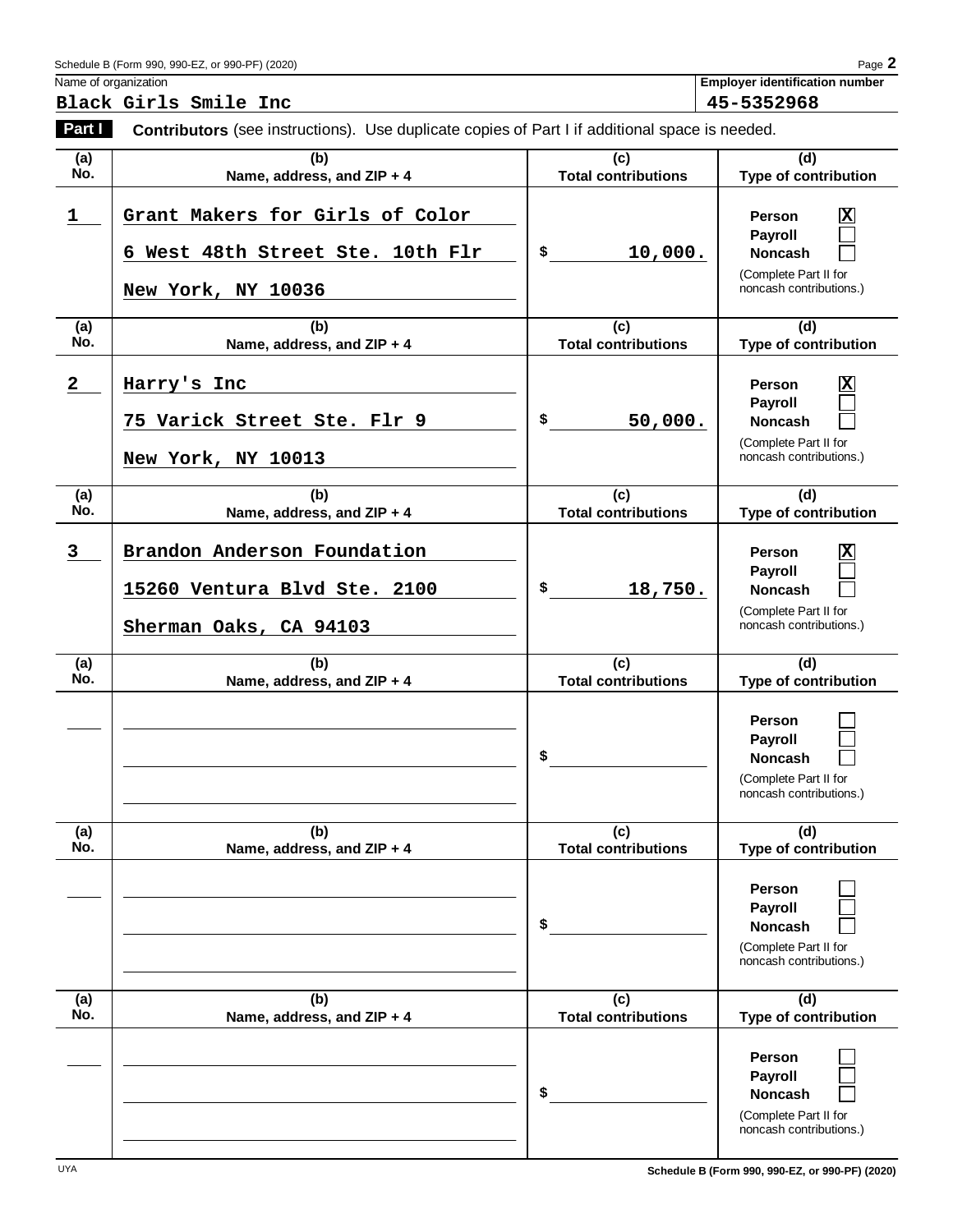| . .<br>Name<br>organizatior<br>. . | $ -$<br>number<br>ימעה<br><b>Tidentification</b><br>,,,, |
|------------------------------------|----------------------------------------------------------|

**Black Girls Smile Inc 45-5352968**

**Part II** Noncash Property (see instructions). Use duplicate copies of Part II if additional space is needed.

| (a) No.<br>from<br>Part I | (b)<br>Description of noncash property given | (c)<br><b>FMV (or estimate)</b><br>(See instructions.) | (d)<br>Date received |
|---------------------------|----------------------------------------------|--------------------------------------------------------|----------------------|
|                           |                                              | \$                                                     |                      |
| (a) No.<br>from<br>Part I | (b)<br>Description of noncash property given | (c)<br>FMV (or estimate)<br>(See instructions.)        | (d)<br>Date received |
|                           |                                              | \$                                                     |                      |
| (a) No.<br>from<br>Part I | (b)<br>Description of noncash property given | (c)<br>FMV (or estimate)<br>(See instructions.)        | (d)<br>Date received |
|                           |                                              | \$                                                     |                      |
| (a) No.<br>from<br>Part I | (b)<br>Description of noncash property given | (c)<br><b>FMV (or estimate)</b><br>(See instructions.) | (d)<br>Date received |
|                           |                                              | \$                                                     |                      |
| (a) No.<br>from<br>Part I | (b)<br>Description of noncash property given | (c)<br>FMV (or estimate)<br>(See instructions.)        | (d)<br>Date received |
|                           |                                              | \$                                                     |                      |
| (a) No.<br>from<br>Part I | (b)<br>Description of noncash property given | (c)<br>FMV (or estimate)<br>(See instructions.)        | (d)<br>Date received |
|                           |                                              | \$                                                     |                      |